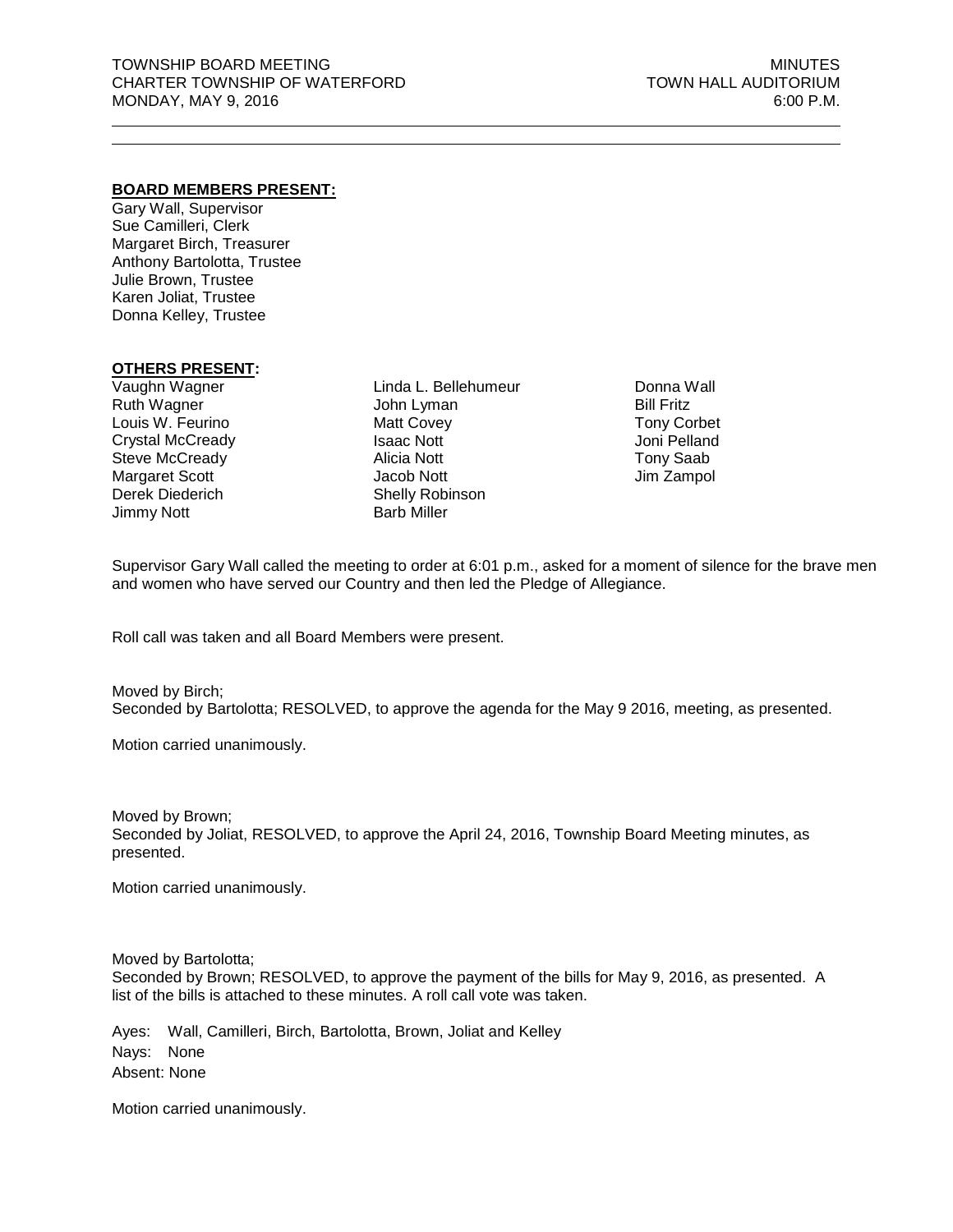# **ANNOUNCEMENTS**

- 1. Document shredding will be provided for Waterford Township Residents on Wednesday, May 11, 2016, from 10:00 a.m. to 12:00 p.m. This is a service provided by Treasurer Birch. Please note this is a date change from the original announcement.
- 2. The Heart of the Lakes, VFW Post 1008, is again hosting the Annual Memorial Day Parade on Monday, May 30, 2016. If you are interested in participating please contact the Post to register at 248-674-2826. The deadline to register is May 14, 2016.
- 3. Election Inspectors are needed for the August 2, 2016, State Primary Election. Computer experience is helpful but not required. Please visit the Clerk's [webpage](http://waterfordmi.gov/159/Election-Information) for more information or call 248-674-6266.
- 4. Summer Day Camps, offered by Waterford Parks and Recreation offer fun, exploration and education all summer long. A variety of camps are offered for ages 3-14. Farm Camps, Nature Camps, Sports Camps, Video Camps, and much more! For more information contact Parks and Recreation at 248-674- 5441 or visit waterfordmi.gov/parks.

### **REPORTS**

#### **1. Assessor's Office – May 2016**

Moved by Birch; Seconded by Joliat; RESOLVED, to receive the May 2016 Assessor's Office report.

Motion carried unanimously.

## **2. Clerk's Office – 1st Quarter Licensing Report 2016**

Moved by Joliat; Seconded by Kelley; RESOLVED, to receive the Clerk's Office 2016 1<sup>st</sup> Quarter Licensing Report.

Motion carried unanimously.

#### **3. Department of Public Works – March 2016**

Moved by Bartolotta; Seconded by Camilleri; RESOLVED, to receive the March 2016 Department of Public Works report.

Motion carried unanimously.

# **4. 51st District Court – April 2016**

Moved by Camilleri; Seconded by Birch; RESOLVED, to receive the March 2016 51<sup>st</sup> District Court Report.

Motion carried unanimously.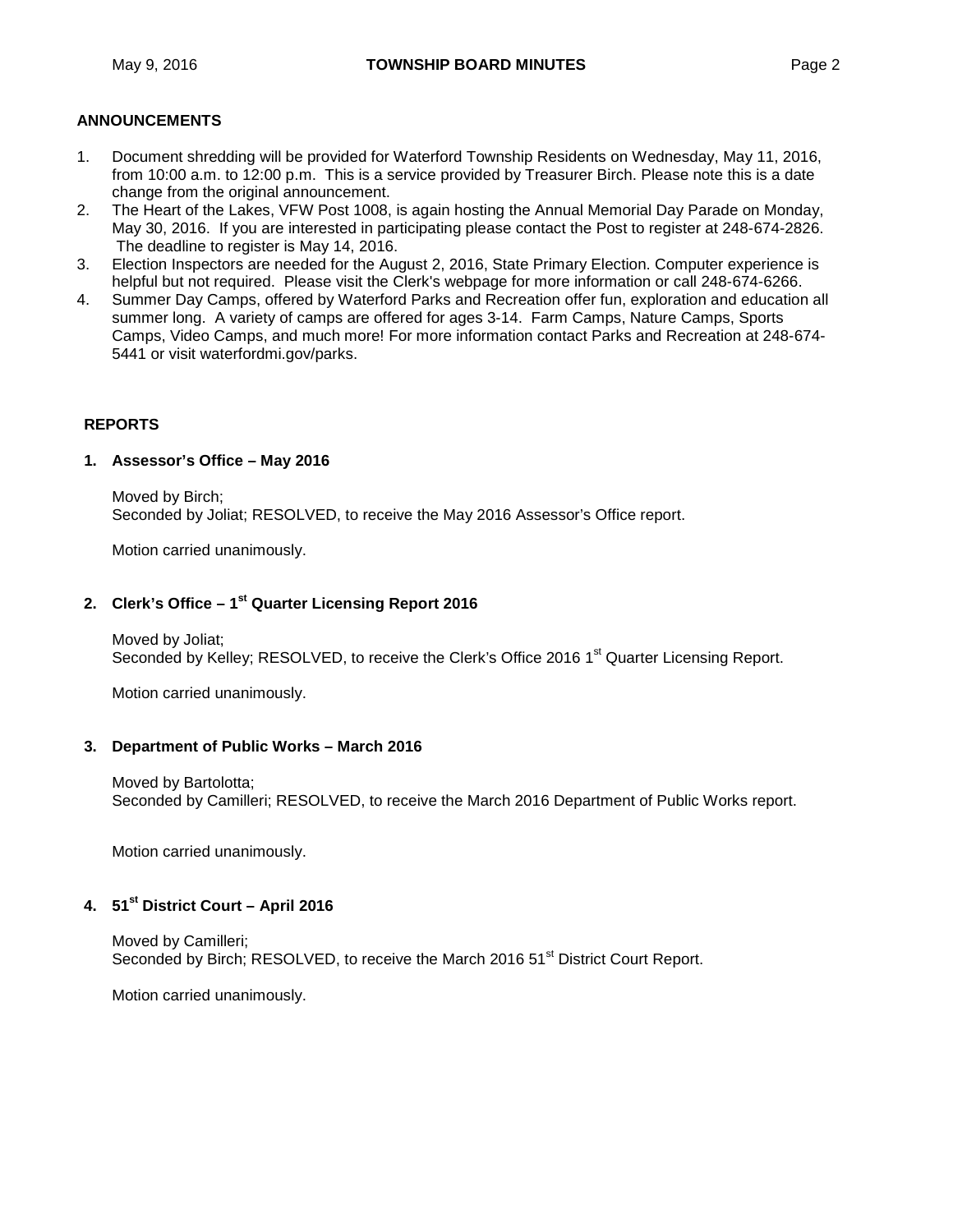# **OLD BUSINESS**

#### **1. Approval of Voicemail System Purchase**

Clerk Camilleri advised that Jared Black, IS Director, was unable to attend due to a personal matter and that after speaking with other Board members that he would be going for a request for proposal for a full phone system.

Moved by Camilleri;

Seconded by Kelley; RESOLVED, to postpone the approval of the Voicemail System Purchase to an undetermined date. In addition Jared Black, IS Director, will prepare a Request for Proposal with the scope of work to include a new phone system.

Motion carried unanimously.

### **NEW BUSINESS**

#### **1. Accounting Department Staffing**

The following memo was received from Barbara Miller, Accounting Manager/Assistant Budget Director.

The Township's Accounting Department has responsibilities that cover a broad range of duties which include accounts payable, purchasing, grants, assisting with budget, general ledger accounting and the annual audit. Accounting personnel also lend a hand during Elections. As with most departments in the Township, the Accounting area is thinly staffed in relationship to its work load. Recently, the Accounting Coordinator/Purchasing Agent for the Township became ill and will be on medical leave for an undetermined amount of time. In light of these combined situations, I am requesting that the department's part time Staff Accountant be moved to a full time status on a permanent basis. Moving this position from part time to full time would have an annual impact of \$22,890 for wages and have an estimated impact of \$9,795 for FICA and benefits. For 2016 the difference will be approximately \$27,685 (wages & benefits) depending on the start date of the change. I am requesting a budget amendment to the General Fund-Clerk's Department to implement this solution.

Our Staff Accountant is Julie Wallis. She has been with the Township in a part time capacity for over two years. When she started with the Township she already had a solid base of knowledge and experience. She is a skilled professional and is now a valuable part of the Accounting team. She is familiar with our systems and procedures. To keep the financial systems moving for all Township Departments this seems to be the most viable and reasonable option.

Attached is the job description for the Staff Accountant. As a full time position this will be in the M&A group as Grade 2. There is a minimal adjustment to place the position at this Grade. Julie would be placed at Step 5 since she has been part time in position for over two years.

Also attached is the Accounting Coordinator/Purchasing Agent position. The Job Description has been revised to minimize the Election Precinct Coordinator duties. I am also incorporating this change because the Accounting Department is covering too broad of a range of duties for its staffing level.

Thank you for your consideration concerning this budget request and these position adjustments.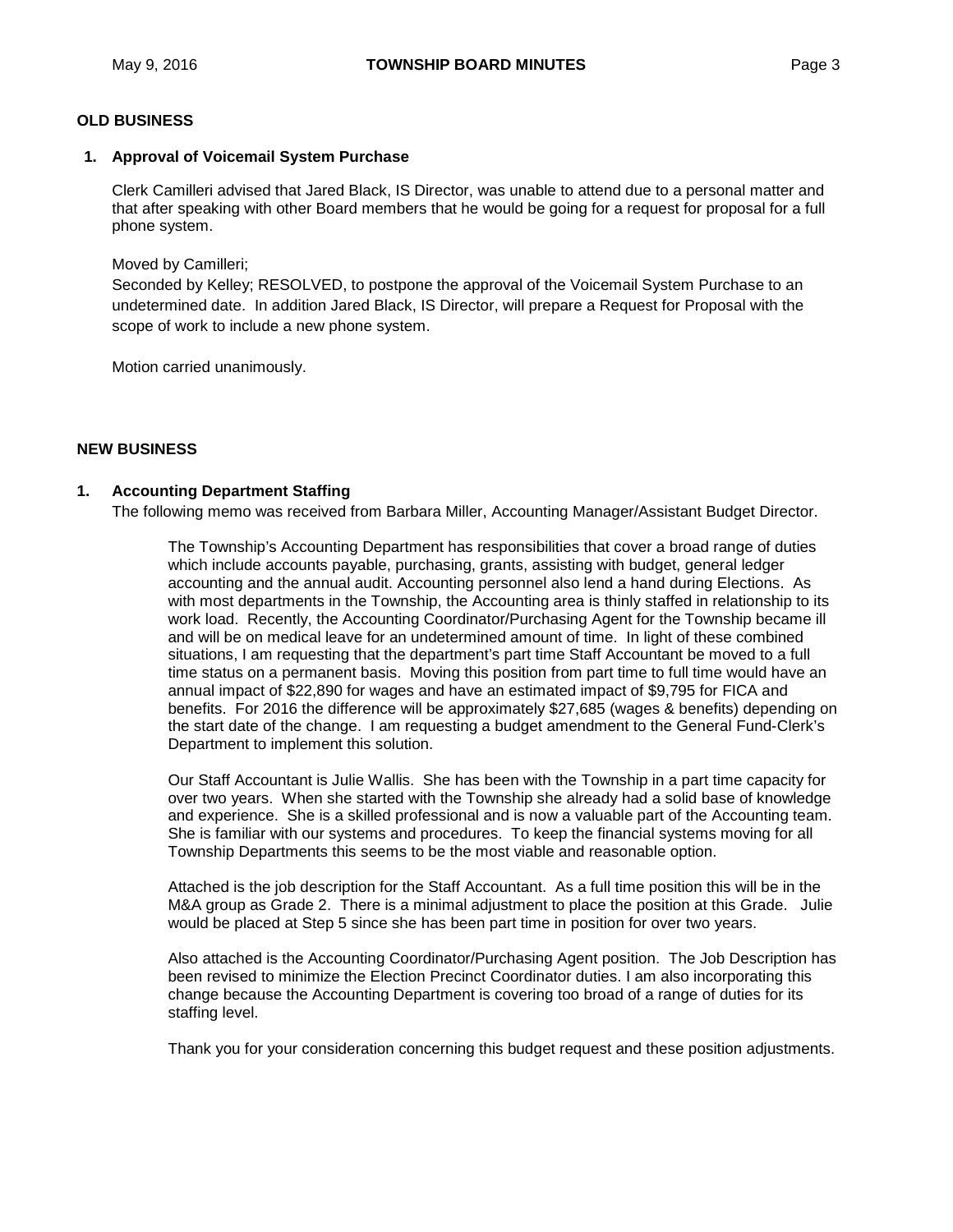#### **Charter Township of Waterford Job Description Staff Accountant**

| Department:           | Clerk's Office                |
|-----------------------|-------------------------------|
| <b>Supervised By:</b> | <b>Accounting Manager</b>     |
| <b>Supervises:</b>    | No Supervisory Responsibility |
| <b>FLSA:</b>          | Exempt                        |
| Status:               | <b>Full Time</b>              |
| Grade:                | 2 (M&A)                       |

#### **General Summary**

Under the direction of the Accounting Manager, or designee, performs routine day to day accounting along with month-end and year-end accounting and closing activities; provides support for the annual audit, grants and other special projects; other duties as assigned.

### **Essential Job Functions**

An employee in this position may be called upon to do any or all of the following functions. These examples do not include all of the duties which the employee may be expected to perform. To perform this job successfully, an individual must be able to perform each essential function satisfactorily.

- 1. Maintains accounting records following generally accepted accounting principles and implements the pronouncements of the Governmental Accounting Standards Board (GASB) and the Michigan Municipal Budgeting Act as they relate to the management and recording of municipal accounts.
- 2. Prepares and inputs monthly and quarterly journal entries to the municipal accounting system (MUNIS). Balances and journalizes month-end, cash receipts and cash adjustments.
- 3. Reconciles general ledger activity to bank statements/bank recs. Able to handle activity involving multiple funds and multiple accounts.
- 4. Accounting through trial balance. Performs accounting functions, in a computerized environment, including reconciliation of general ledger, month-end verification and close.
- 5. Review of Accounts Payable check runs and preparation of related Warrant Transfers. Provides back up for Accounts Payable including invoice input and check generation, with the review process being performed by a second individual.
- 6. Able to develop and maintain spreadsheets, graphs and charts in support of general journal entries, financial analysis, trend analysis, and various forms of reporting.
- 7. Performs report preparation functions, including various interim and annual financial reports.
- 8. Assists with the Township's annual audit. Works with debt schedules and accruals. Maintains and retrieves needed records, schedules and reports.
- 9. Coordinates Grant accounting records. In conjunction with staff from other departments, assures that grants records are properly reflected in the accounting system. Prepares schedules that reflect annual grant activity.
- 10. Coordinates Fixed Asset accounting records. In conjunction with the Purchasing Agent, and staff in township departments, assures that all fixed assets are properly accounted for and maintained in the inventory listing.
- 11. May assist in back-up capacity for routine and special activities of the Clerk and Accounting departments, including but not limited to accounts payable and purchasing.
- 12. Maintains confidentiality given access to sensitive or confidential information.
- 13. Other duties as assigned, performs related work as required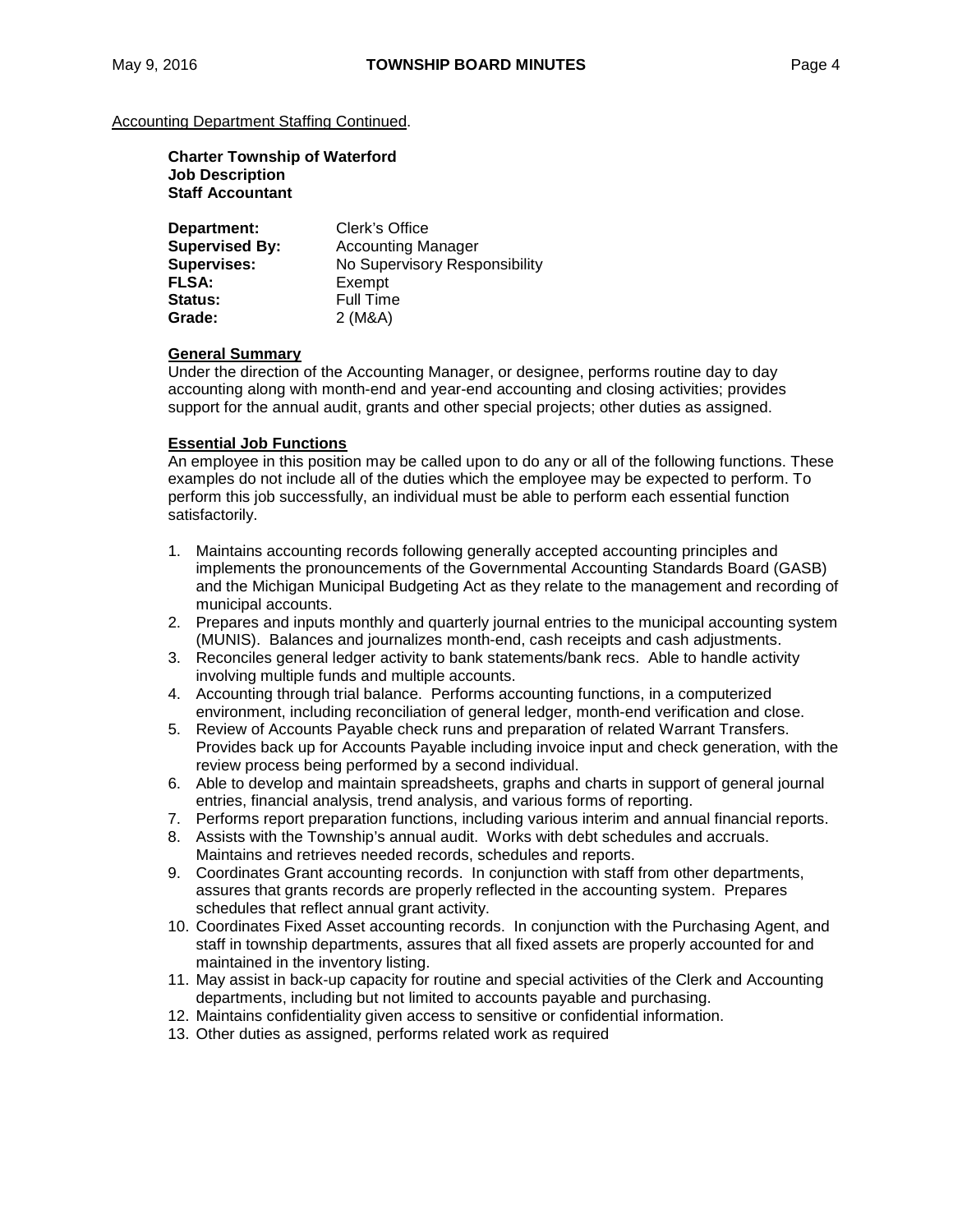#### **Required Knowledge, Skills, Abilities and Minimum Qualifications**

The requirements listed below are representative of the knowledge, skills, abilities and minimum qualifications necessary to perform the essential functions of the position. Reasonable accommodations may be made to enable individuals with disabilities to perform the job.

- 1. Associates degree (Bachelor's preferred) in accounting or related field.<br>2. Minimum of three vears experience in accounting: municipal accounting
- 2. Minimum of three years experience in accounting; municipal accounting a plus.
- 3. Intermediate level of spreadsheet skills; ability to independently create, update and maintain spreadsheets, graph presentations, and charts. Skill test required.
- 4. Must possess basic word processing skills necessary to prepare documents and reports.
- 5. Ability to learn and master MUNIS financial management software.
- 6. Possess excellent mathematical, written and verbal communication skills, office organization skills, electronic information processes, data entry and 10 key data entry.
- 7. Ability to learn applicable regulations, policies and procedures.
- 8. Ability to establish and maintain effective relationships with those contacted in the course of work, including Township citizens, departments and vendors.

### **Physical Demands and Work Environment**

The physical demands and work environment characteristics described here are representative of those an employee encounters while performing the essential functions of the job. Reasonable accommodations may be made to enable individuals with disabilities to perform the essential functions.

While performing the duties of this job, the employee works in an environmentally controlled office setting.

This is a low physically demanding position, requiring limited range of motion. Work is performed in the optimal working envelope of neck to navel and within arm's reach. Work surfaces are adjustable to all body types. Walking surfaces are well lit, tiled and/or carpeted. Individuals with physically impairments can be accommodated to perform most essential task of these positions. The use of mobility assistance devices such as wheelchairs, walkers etc, is not a hindrance to this position. Use of both fine as well as gross muscles of the body is not essential. The employee is regularly required to lift objects of  $\pm 1$  pounds and occasionally lifts of 10 pounds may be required. No overhead reaching is required. The employee must be able to write and work with computer keyboard. Vision or assisted vision is required. Limited hearing is acceptable. Verbal communication is fundamental.

#### Feurino memo.

In response to the memorandum of Assistant Budget Director Barbara Miller, expressing her desire to promote Ms. Wallis into the position of Full Time Staff Accountant, I request that you approve the promotion.

Under the M&A agreement, as described in the memorandum of Ms. Miller, the promotion would be a Grad 2 and start at a Step 5 level.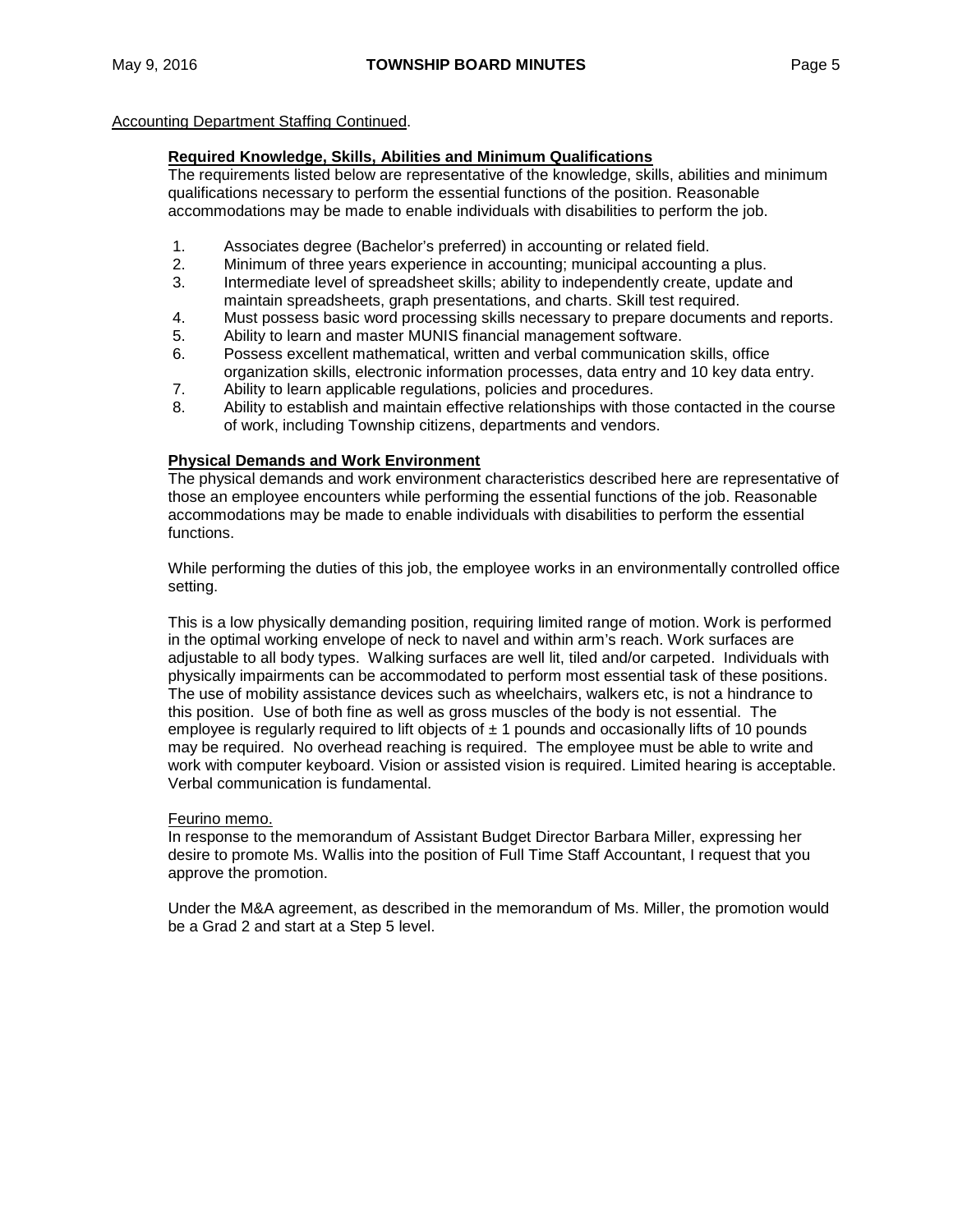**Charter Township of Waterford Job Description Purchasing & Accounting Coordinator**

| Department:           | Clerk's Office                     |
|-----------------------|------------------------------------|
| <b>Supervised By:</b> | <b>Accounting Manager</b>          |
| <b>Supervises:</b>    | <b>Department Accounting Staff</b> |
| <b>FLSA:</b>          | Exempt                             |
| Status:               | <b>Full Time</b>                   |
| Grade:                | 3(M&A)                             |

#### **General Summary**

Under the general supervision of the Accounting Manager oversees and manages the central purchasing function of the Township, its policies and procedures. This position will also perform routine and intermediate level accounting functions that will support monthly and annual accounting processes, reporting and financial statements.

#### **Essential Job Functions:**

An employee in this position may be called upon to do any or all of the following essential functions. These examples do not include all of the duties which the employee may be expected to perform. To perform this job successfully, an individual must be able to perform each essential function satisfactorily.

Purchasing:

- 1. Maintains the purchasing system and procedures for the acquisition of services, supplies, equipment, vehicles, and materials. Ensures proper adherence to policies and procedures by departments. Develops and recommends purchasing policies, procedures and systems.
- 2. Approves requisitions and issues purchase orders within established guidelines. Works with a computerized purchasing system. Maintains necessary records and files.
- 3. Reviews current purchasing agreements for recommendation of renewal or alteration. Researches sources and vendors, price considerations, and service delivery in order to make recommendations relating to the purchase or lease of items or services by Township departments.
- 4. Provides assistance to departments with the preparation of specifications and proposals for services.
- 5. Oversees the disbursement of common office supplies from a central storage room and ensures that established policies are followed.
- 6. Oversees the disposal of surplus or scrap materials. Coordinates the Township auction of unwanted or excess equipment, materials, or supplies. Coordinates the Fixed Asset accounting records and files.

Accounting:

- 14. Maintains accounting records following Generally Accepted Accounting Principles (GAAP), the pronouncements of the Governmental Accounting Standards Board (GASB) and the Michigan Municipal Budgeting Act, as they relate to the management and recording of municipal accounts.
- 15. Prepares and inputs monthly and quarterly journal entries. Develops and maintain spreadsheets, in support of these entries. Balances and journalizes month-end cash receipts and cash adjustments to the municipal (Munis) accounting system.
- 16. Review of Accounts Payable check runs and preparation of related Warrant Transfers. Provides back up for Accounts Payable including invoice input and check generation with the review process being performed by a second individual.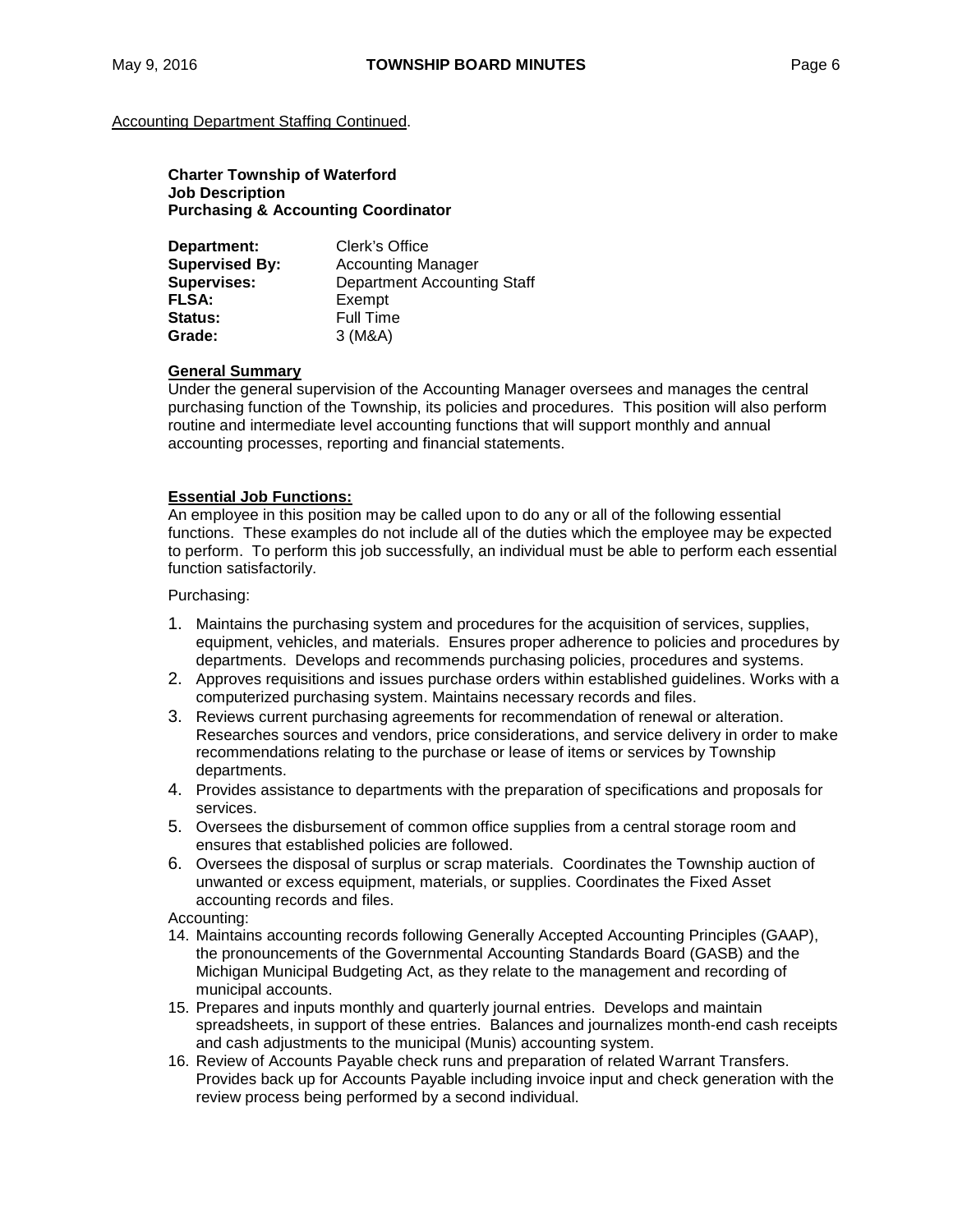- 17. General bookkeeping through trial balance. Reconciles G/L with bank activity involving multiple funds and multiple accounts. Performs accounting functions, in a computerized environment, including reconciliation of general ledger, month-end verification and close.
- 18. Performs report preparation functions, including the Clerks Financial Reports and other interim Township reports (YA, LIB reports, etc.) Works with documents, spreadsheets, graphs and charts in support of these various forms of reporting.
- 19. Assists with the Township's annual audit, financial statements and SEFA (grant related) reports. Maintains and retrieves records, schedules and reports, as required.

Other:

- 1. Assists with special projects and other duties, as assigned.
- 2. Maintains confidentiality given access to sensitive or confidential information.
- 3. Keeps abreast of purchasing and accounting procedures, techniques and standards through continued education. Maintains cooperative relationships with peer agencies and other governmental units. Attends conferences, workshops, and seminars as appropriate.

### **Required Knowledge, Skills, Abilities and Minimum Qualifications:**

The requirements listed below are representative of the knowledge, skills, abilities and minimum qualifications necessary to perform the essential functions of the position. Reasonable accommodations may be made to enable individuals with disabilities to perform the job.

- Educational requirements: Associate's Degree with an emphasis in business, accounting, or related field; Bachelors Degree preferred.
- Experience requirements: Two to three years of purchasing, accounting and/or business related duties.
- Knowledge of purchasing and service acquisition principles and practices.
- Skill in negotiating with suppliers and vendors. Ability to manage the purchasing function and utilize source information to formulate policy and service recommendations.
- Knowledge of all accounting and financial concepts.
- Knowledge of computerized financial management software; MUNIS preferred.
- Ability to effectively communicate and present ideas and concepts orally and in writing. Word processing and data entry skills required.
- Intermediate level of spreadsheet (Excel) skills. Ten key data entry skills.
- Ability to establish and maintain effective working relationships and use good judgment, initiative and resourcefulness when dealing with vendors, suppliers, salespeople, elected officials, Township staff, and professional contacts.
- Ability to critically assess situations and solve problems, and work effectively under stress, within deadlines, and changes in work priorities.

# **Physical Demands and Work Environment:**

The physical demands and work environment characteristics described here are representative of those an employee encounters while performing the essential functions of the job. Reasonable accommodations may be made to enable individuals with disabilities to perform the essential functions.

While performing the duties of this job, the employee is regularly required to talk or hear. The employee frequently is required to use hands to finger, handle, or feel and reach with hands and arms. The employee must frequently lift and/or move items of light to 70 lbs.

Specific vision abilities required by this job include close vision, color vision, and ability to adjust focus.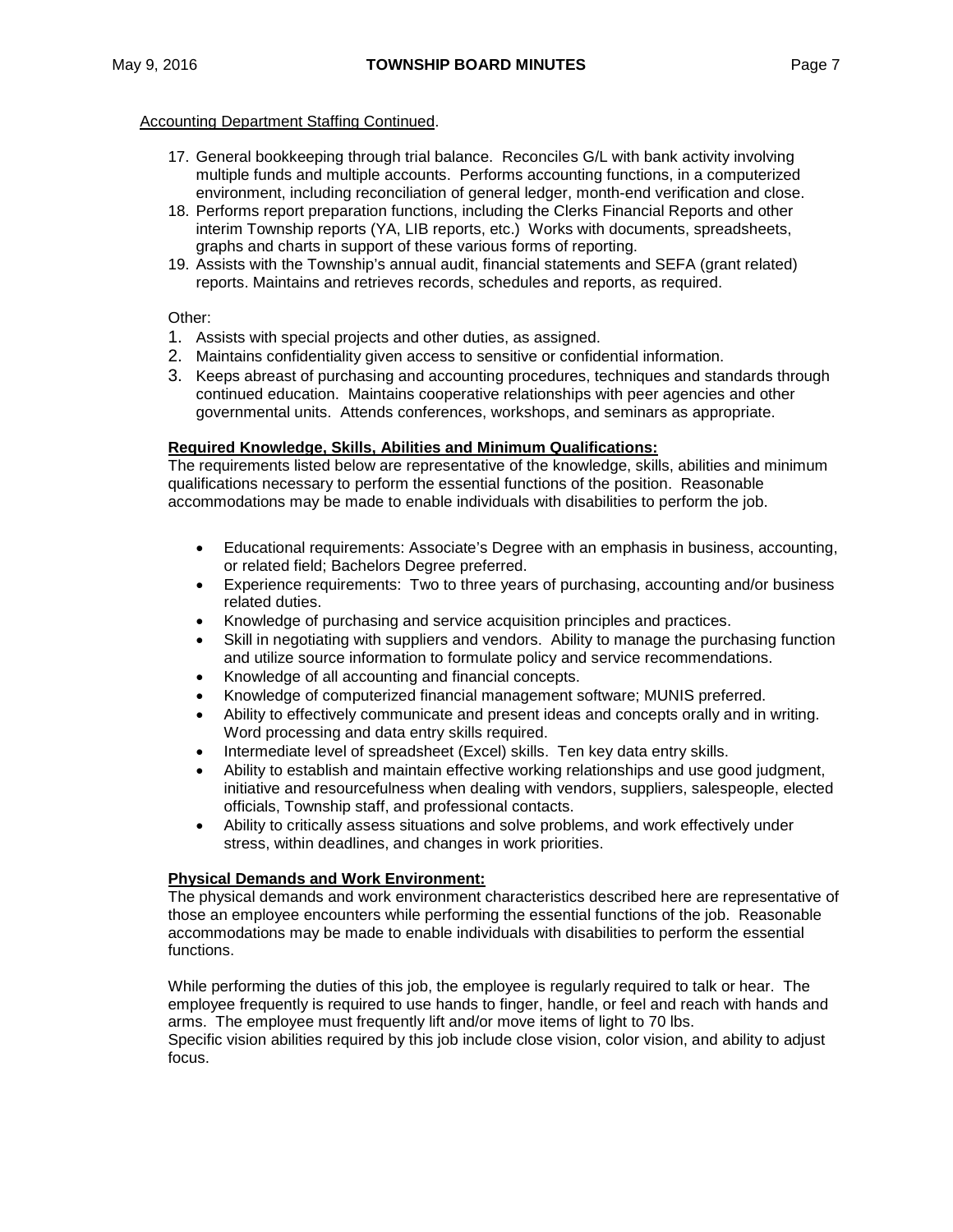While performing the duties of this job, the employee regularly works in a business office setting. The noise level in the work environment is usually quiet.

Moved by Camilleri;

Seconded by Joliat; RESOLVED, to approve the Staffing Position Revisions and to appoint Julie Wallis to the full-time position of Staff Accountant, Management Grade 2, Step 5. In addition approving the budget amendment to the General Fund-Clerk's Department incorporating wages and benefits; a roll call vote was taken.

Ayes: Wall, Camilleri, Birch, Bartolotta, Brown, Joliat and Kelley Nays: None Absent: None

Motion carried unanimously.

2. **Request Approval of Clerical Position – Executive Assistant to the Chief of Police**

The following memo was received from Police Chief Scott Underwood.

The police department is seeking your approval to create and fill the position of Executive Assistant to the Chief of Police. The duties and responsibilities of the position are outlined in the attached job description.

Generally, this person will provide administrative and clerical assistance not only to the office of the Chief of Police, but also to the Deputy Chief and all bureaus. This will include Administrative Services, Investigative Services, and Patrol Services.

There is currently no administrative and clerical help to assist with the business operations of the police department. Our goal here is to evaluate and reorganize the entire department so we can become more efficient and effective in delivering services to the citizens of Waterford as well as create an efficient and effective work environment for our employees.

The requested position would be classified as follows:

Title: Executive Assistant to the Chief of Police Grade: 1 Step: 2

Starting Salary: 38,657 – one step increase every six months until Grade 1, Step 5, with evaluation and recommendation of the Chief of Police

The cost to fund this position for the remainder of the 2016 budget year is 46,000, as estimated by the payroll and benefits manager. The funding for this position is available in the "salaries" line item of the 2016 police budget, as adopted.

Thank you in advance for your consideration in this matter. If you have any questions please don't hesitate to contact me at 248-618-7530.

#### **Feurino Memo**

In response to the memorandum of Police Chief Underwood expressing his desire to hire a person into an M&A position, I request that you approve the hiring.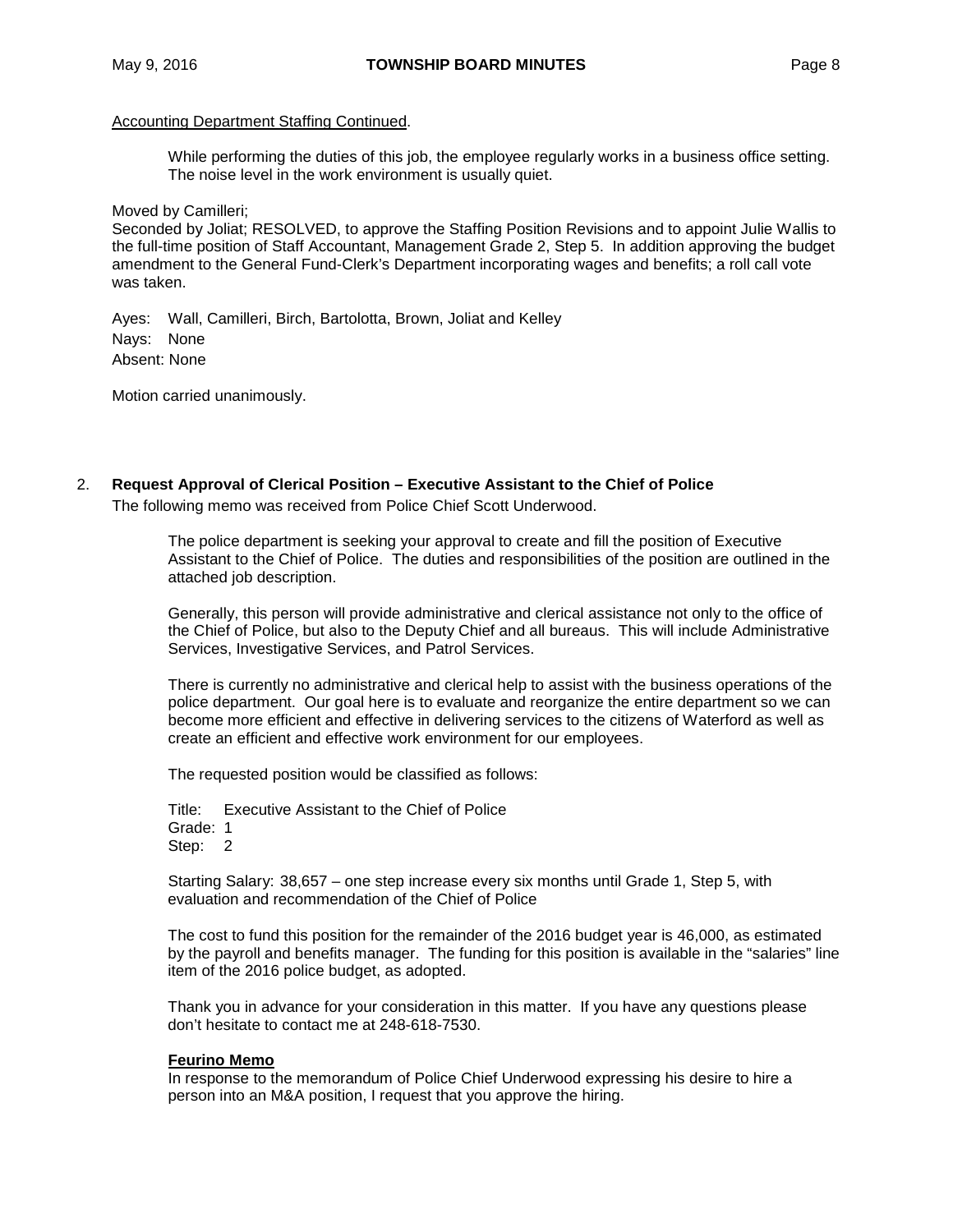#### Request Approval of Clerical Position – Executive Assistant to the Chief of Police Continued.

I believe that the Police Department has the financial resources, which is explained in Chief Underwood's memorandum.

Under the M&A agreement, the person would be hired as a defined contribution employee at the Grade 1, Step 2 level. The person would receive a Step increase every six months until Grade 1, Step 5 was achieved.

| Grade 1 | Step 2 | \$38,657 |
|---------|--------|----------|
| Grade 1 | Step 3 | \$40,053 |
| Grade 1 | Step 4 | \$41,451 |
| Grade 1 | Step 5 | \$42,848 |

#### Moved by Camilleri;

Seconded by Kelley; RESOLVED, to approve the position of Executive Assistant to the Chief of Police, Management Grade 1, Step 2 and increase at six month intervals to Grade 1, Step 5; a roll call vote was taken.

Ayes: Wall, Camilleri, Birch, Bartolotta, Brown, Joliat and Kelley Nays: None Absent: None

Motion carried unanimously.

#### **3. Appointment of Tony Saab to DPW Information Systems Administrator**

The following memo was received from William Fritz, DPW Director.

Due to the departure of Chris Donais, we are in need of a DPW Information Systems Administrator. Fortunately we currently have someone with the knowledge and skills necessary to perform this function.

Mr. Tony Saab began his employment with DPW in February of 2014. Mr. Saab was brought onstaff as GIS Technician and has for the past two years increased his knowledge and skills set. Under the tutelage of the GIS Manager, Engineering Superintendent and the Civil Engineering Technician, Mr. Saab has become proficient in many of the varied technical platforms utilized at the DPW.

Mr. Saab's salary is currently \$49,516 (Grade 3, Step 5 of the M&A Salary Chart). I recommend his salary be initially set at Grade 5, Step 3 (\$53,463) and increased at six month intervals to Grade 5, Step 5 (\$57,192).

### Feurino Memo.

In response to the memorandum of DPW Director Bill Fritz expressing his desire to promote a person into the position of DPW Information Systems Administrator, I request that you approve the promotion.

I believe that the DPW has the financial resources and the need to keep a person in this position, which is explained in the memorandum of Mr. Fritz.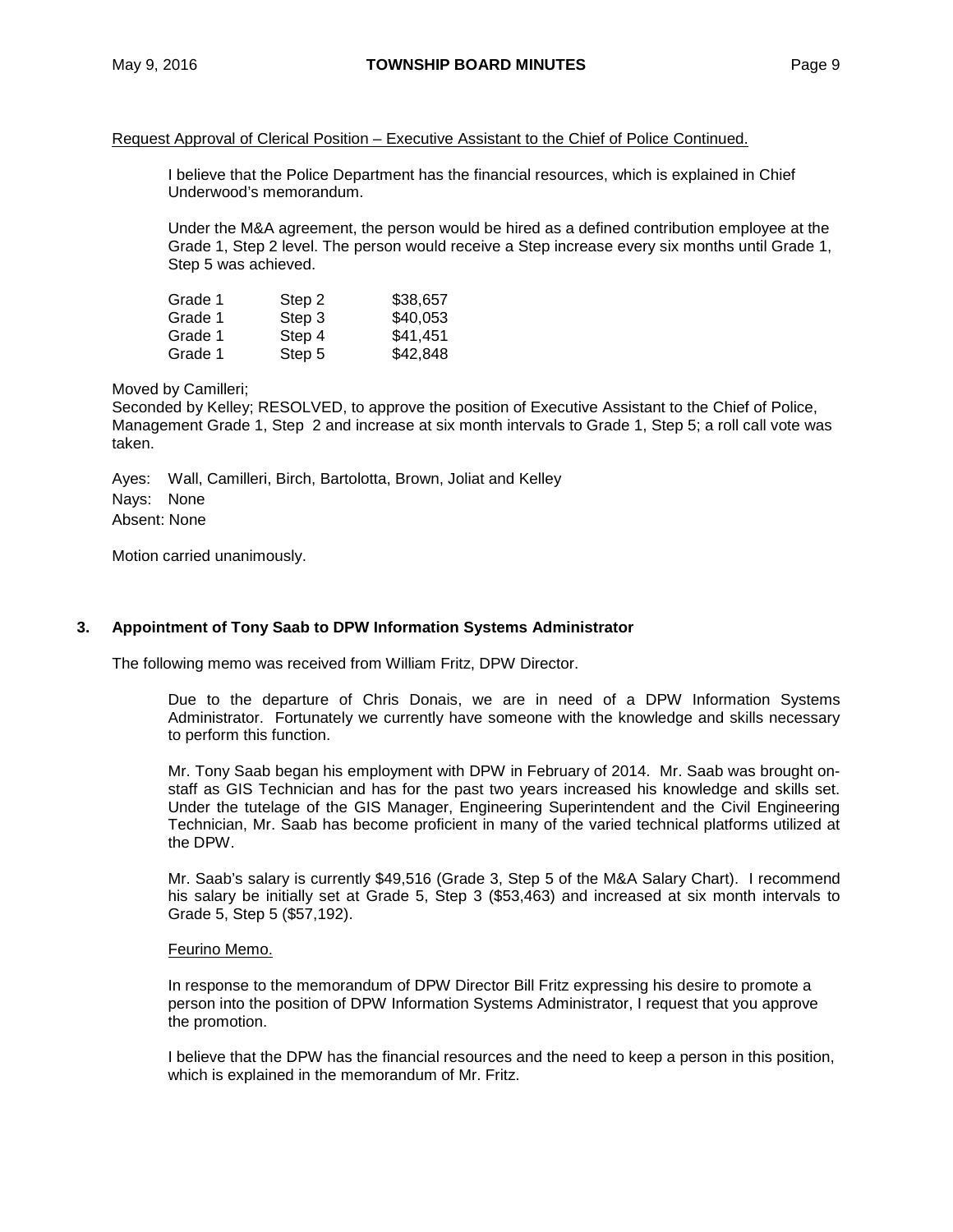## Appointment of Tony Saab to DPW Information Systems Administrator Continued.

Under the M&A agreement, as described in the memorandum of Mr. Fritz, the promotion would be from a Grade 3 Level to that of a Grade 5. There would be Step increases over the next six months until a Grade 5, Step 5 level was achieved.

Moved by Joliat;

Seconded by Birch; Resolved, to appoint Tony Saab to the position of DPW Information Systems Administrator; Grade 5, Step 3 and increase at six month intervals to Grade 5, Step 5; a roll call vote was taken.

Ayes: Wall, Camilleri, Birch, Bartolotta, Brown, Joliat and Kelley Nays: None Absent: None

Motion carried unanimously.

# 4. **Resolution Adopting Amended Fire Department Cost Recovery Schedule for Emergency Response Charges**

The following resolution was received from Township Attorney Gary Dovre.

# **CHARTER TOWNSHIP OF WATERFORD OAKLAND COUNTY, MICHIGAN**

# **RESOLUTION ADOPTINGAMENDED FIRE DEPARTMENT COST RECOVERY SCHEDULE FOR EMERGENCY RESPONSE CHARGES**

# **RECITALS:**

A. In its April 25, 2016, Resolution Adopting Emergency Response Charges, the Township Board adopted a Waterford Regional Fire Department Cost Recovery Schedule that included minimum charges for Basic and Advance Life Support Services.

B. The Fire Chief has brought to the attention of the Township Board that the minimum Advance Life Support and mileage charges in the adopted Fire Department Schedule were lower than the charges that he intended to recommend.

**IT IS THEREFORE RESOLVED,** that the Waterford Regional Fire Department Cost Recovery Schedule adopted April 25, 2016, is replaced by the Waterford Regional Fire Department Schedule Amended Cost Recovery Schedule attached to this Resolution that is hereby adopted, retroactive to April 25, 2016.

# **CERTIFICATION**

I hereby certify that this Resolution was adopted by the Charter Township of Waterford Board of Trustees at a regular meeting on May 9, 2016.

Charter Township of Waterford

\_\_\_\_\_\_\_\_\_\_\_\_\_\_\_\_\_\_\_\_\_\_\_\_\_\_ \_\_\_\_\_\_\_\_\_\_\_\_\_\_\_\_\_\_\_\_\_\_\_\_\_\_\_\_\_\_\_ Date **Sue Camilleri, Township Clerk** Sue Camilleri, Township Clerk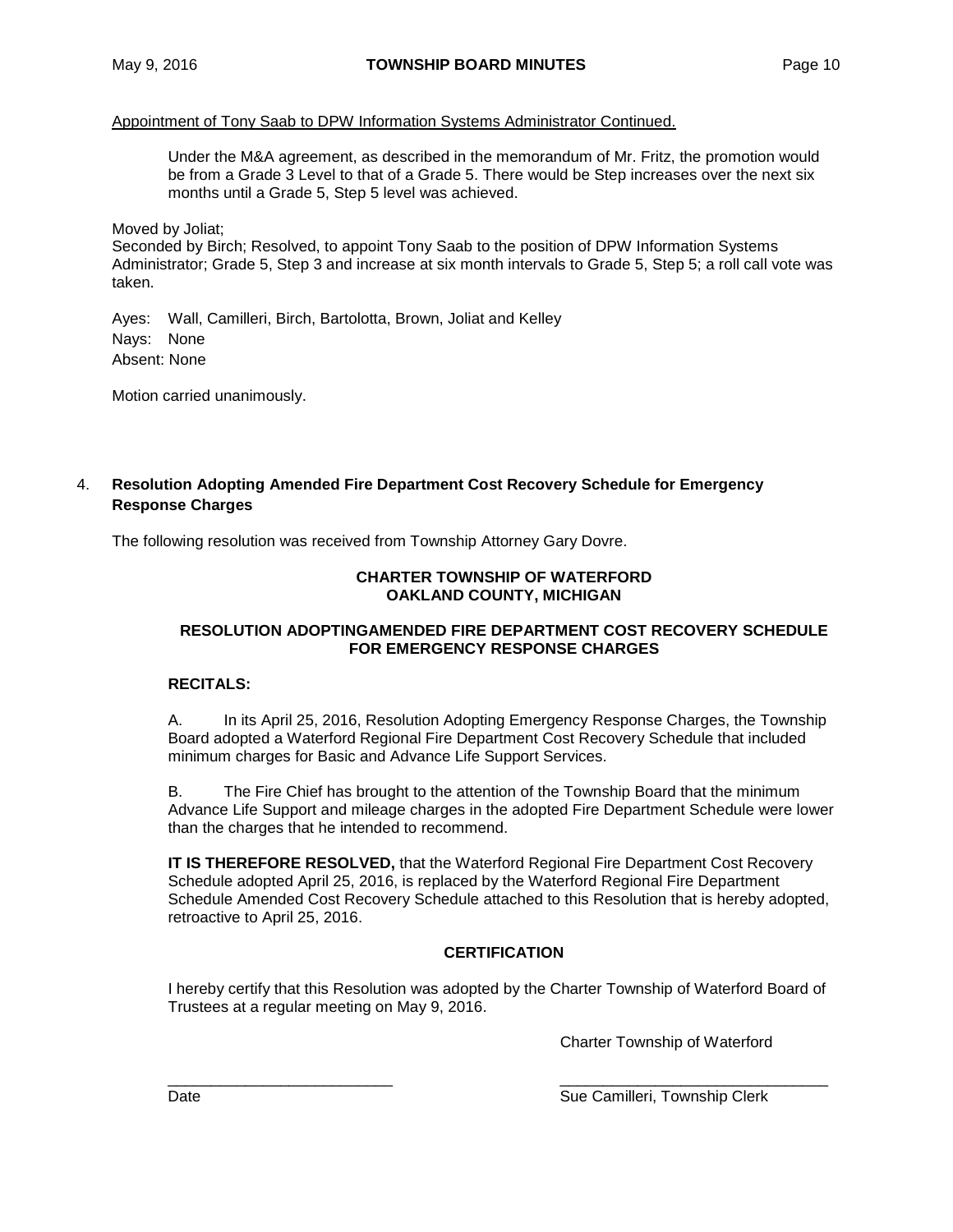Resolution Adopting Amended Fire Department Cost Recovery Schedule for Emergency Response Charges Continued.

#### **WATERFORD REGIONAL FIRE DEPARTMENT AMENDED COST RECOVERY SCHEDULE**

# **HOURLY VEHICLE AND EQUIPMENT USE CHARGES**

| <b>Type of Equipment</b>       | <b>Hourly Rate*</b> |
|--------------------------------|---------------------|
| <b>Aerial Truck</b>            | \$500.00            |
| Fire Engine                    | \$325.00            |
| <b>Rescue Truck</b>            | \$300.00            |
| <b>Hazmat Truck SRU1</b>       | \$300.00            |
| <b>Tech Rescue Truck</b>       | \$300.00            |
| <b>Command/Utility Vehicle</b> | \$150.00            |

**\***When any of the above equipment is used in an emergency response, a two (2) hour minimum charge shall apply.

# **MINIMUM BASIC AND ADVANCED LIFE SUPPORT CHARGES**

The minimum charges for Basic Life Support (BLS) and Advanced Life Support (ALS) Services, including transportation to a hospital are as follows:

| Basic Life Support             | \$375.00         |
|--------------------------------|------------------|
| Advanced Life Support          | \$600.00         |
| Mileage from scene to hospital | \$12.75 per mile |

Moved by Camilleri;

Seconded by Birch; RESOLVED, to approve the Resolution Adopting Amended Fire Department Cost Recovery Schedule for Emergency Response Charges; a roll call vote was taken.

Ayes: Wall, Camilleri, Birch, Bartolotta, Brown, Joliat and Kelley Nays: None Absent: None

Motion carried unanimously.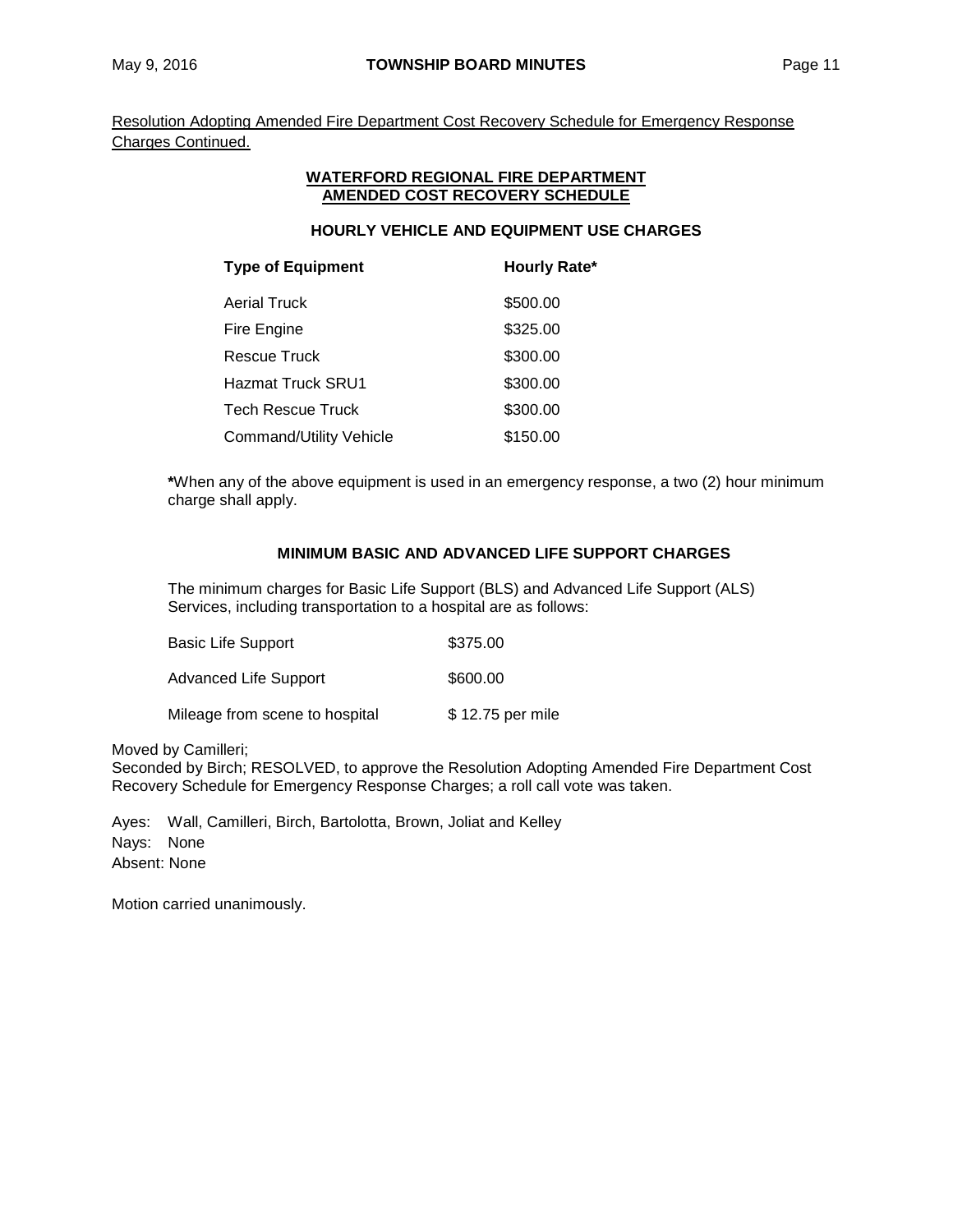#### 5. **2016 Park Alcohol Sales License Agreement**

Clerk Camilleri presented the following Park Alcohol Sales License Agreement.

#### **PARK ALCOHOL SALES LICENSE AGREEMENT**

This License Agreement ("License"), made and entered into on the date it has been fully signed, is between the Charter Township of Waterford ("Township"), whose address is 5200 Civic Center Drive, Waterford, MI 48329, and the Waterford Area Chamber of Commerce ("Licensee"), whose address is 2309 Airport Road, Waterford, MI 48327, for the use by Licensee of the portion of the Township's Hess-Hathaway Park with an address of 825 S. Williams Lake Road, Waterford, MI 48327, as shown on the attached plan and referred to as the "Premises".

#### **RECITALS:**

A. Licensee requested Township Board approval to allow use of the Premises for the sale, service and consumption of alcohol at the Concert-in-the-Park scheduled to be held on June 23, 2016 and June 30, 2016 (the "Events"):

B. Section 12-002 of the Township Code of Ordinances provides an exception from the prohibition on possessing, dispensing and use of alcoholic beverages in Township parks, for specially approved events in conjunction with a service club or other established entity or group that will supervise the possession, dispensing and consumption of alcoholic beverages in compliance with a Michigan Liquor Control Commission ("MLCC") liquor license.

C. On May 9, 2016, the Township Board approved Licensee's request subject to this License being signed and complied with.

#### **IT IS THEREFORE AGREED AS FOLLOWS:**

1. Grant of License. For and in consideration of the benefits to the Township of the Events, the Township grants permission by this revocable license for Licensee to use the Premises for alcohol sales, service and consumption at the Events, subject to and in accordance with all of the terms and conditions of this License.

2. Alcohol Use Location, Costs and Expenses. The licensed use shall be limited to the Premises, with Licensee solely responsible for all costs and expenses incurred in the licensed use and in complying with terms and conditions of this License.

3. Use of Premises. The use rights granted in this License are subject to the Township's rights to protect the public health, safety and welfare, and may be suspended or terminated at any time by the Township Parks Superintendent, Police Department, or Fire Department for those purposes, or if the use is creating a nuisance or threatening condition. Licensee assumes all risk of damages from any such suspension or termination and waives and releases the Township from any claims for such damages.

4. Maintenance. Licensee agrees to use and maintain the Premises in a clean, safe and good condition and as required by the Township Parks Superintendent, Police Department, or Fire Department, and to promptly clean up and restore the Premises to the pre-Event conditions after the Events.

5. MLCC License. Licensee's rights to use the Premises for alcohol sales at the Events are conditioned on Licensee obtaining and providing a copy of the required MLCC license and all related MLCC documents to the Township Park Director no later than the day before the Event. The sale of alcohol by Licensee at the Premises shall be in strict compliance with the required MLLC license, with a violation of any condition or requirement of the MLCC license being grounds for the immediate revocation of this License by the Township Park Superintendent or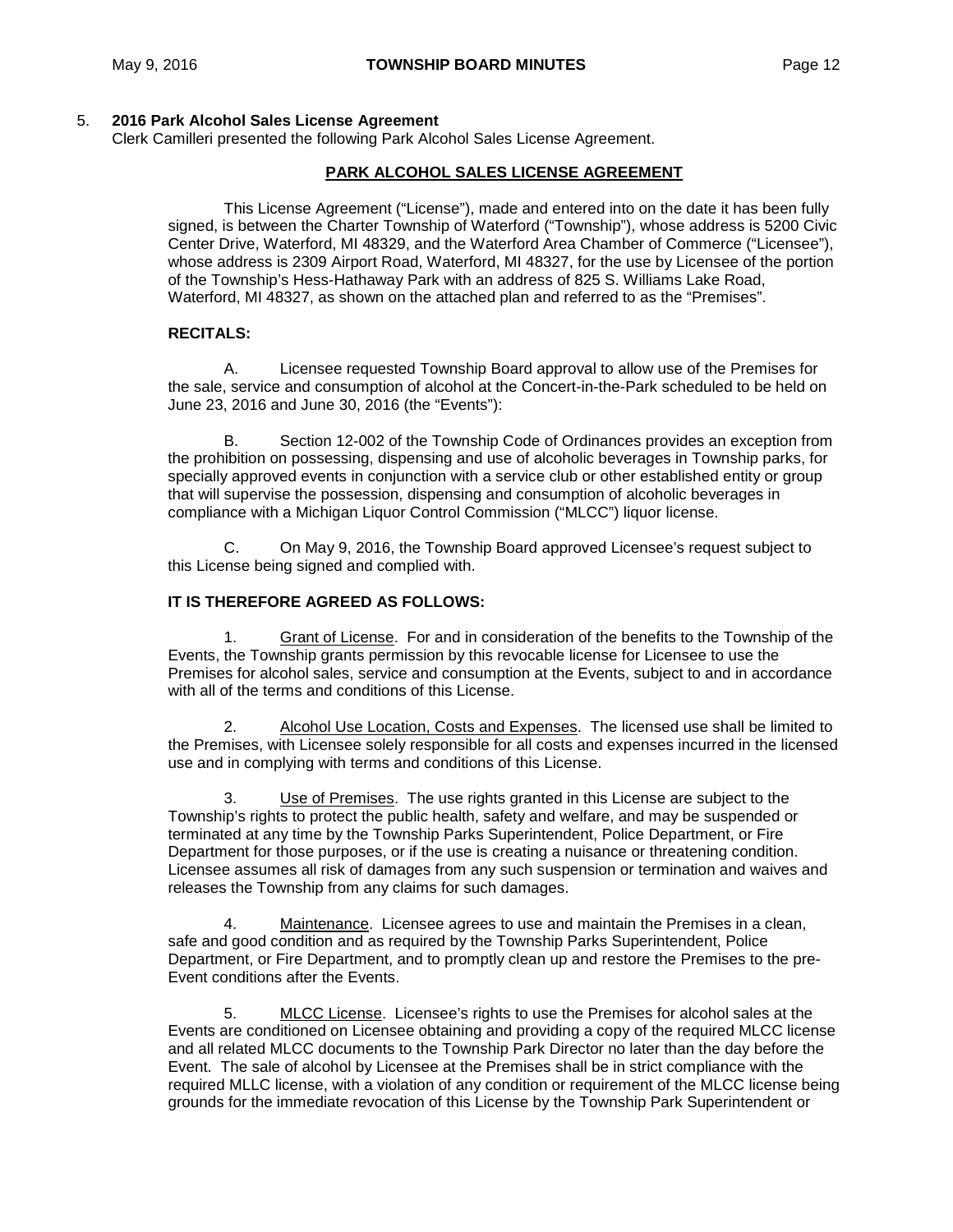#### 2016 Park Alcohol Sales License Agreement Continued.

Police Department. Licensee shall provide copies of the MLLC license, bond and other documents related to such alcohol sales to the Township Parks Superintendent.

6. Indemnification. Licensee shall defend, pay on behalf of, indemnify, and hold harmless the Township, its elected and appointed officials, employees, volunteers, and other persons working on behalf of the Township, from and against any and all claims, demands, suits, or loss, including all costs and attorneys fees connected therewith, and from any and all damages which may be asserted, claimed, or recovered for personal injury, including bodily injury or death and/or property damage, including loss of use thereof, arising out of or in any way connected or associated with this License and the use of the Premises for the Events. The Township shall provide notice to Licensee within a reasonable time of the receipt of any claim arising under this License.

7. Insurance. Licensee shall secure and maintain general liability and liquor liability insurance for the Premises in the minimum amount of \$1,000,000.00, and naming the Township and its officials and employees as an additional insured and certificate holder on those policies with proof of such insurance being provided to the Township prior to the Events.

### CHARTER TOWNSHIP OF WATERFORD

\_\_\_\_\_\_\_\_\_\_\_\_\_\_\_\_\_\_\_\_\_\_\_\_ \_\_\_\_\_\_\_\_\_\_\_\_\_\_\_\_\_\_\_\_\_\_\_\_\_\_\_\_\_\_\_\_\_\_\_\_\_\_\_\_ Date Gary Wall, Supervisor

\_\_\_\_\_\_\_\_\_\_\_\_\_\_\_\_\_\_\_\_\_\_\_\_ \_\_\_\_\_\_\_\_\_\_\_\_\_\_\_\_\_\_\_\_\_\_\_\_\_\_\_\_\_\_\_\_\_\_\_\_\_\_\_\_ Date **Sue Camilleri, Clerk** 

WATERFORD AREA CHAMBER OF COMMERCE

\_\_\_\_\_\_\_\_\_\_\_\_\_\_\_\_\_\_\_\_\_\_\_\_ \_\_\_\_\_\_\_\_\_\_\_\_\_\_\_\_\_\_\_\_\_\_\_\_\_\_\_\_\_\_\_\_\_\_\_\_\_\_\_\_

Date **Marie E. Hauswirth, Executive Director** Marie E. Hauswirth, Executive Director

Moved by Brown;

Seconded by Kelley; RESOLVED, to approve the 2016 Park Alcohol Sales License Agreement as presented; a roll call vote was taken.

Ayes: Wall, Camilleri, Birch, Bartolotta, Brown, Joliat and Kelley Nays: None Absent: None

Motion carried unanimously.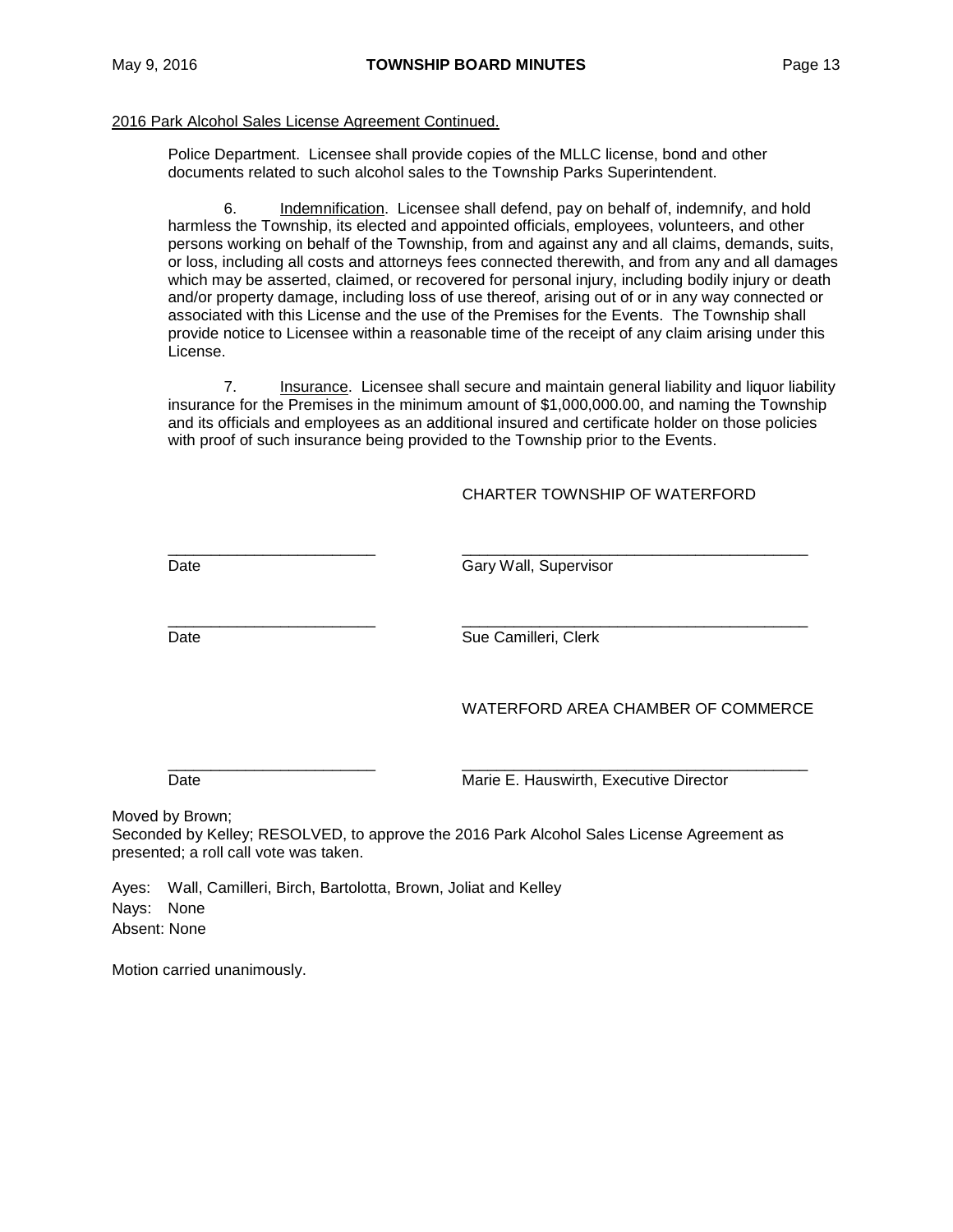# **6. Fireworks Display Permit – Elizabeth Lake**

Clerk Camilleri presented a Fireworks Display permit application for Elizabeth Lake. All requirements have been met.

Moved by Birch;

Seconded by Joliat; RESOLVED, to approve the Fireworks Display permit for Elizabeth for Friday, July 8, 2016 with a rain date of July 15, 2016.

Motion carried unanimously.

# **7. Fireworks Display Permit – Lotus Lake**

Clerk Camilleri presented a Fireworks Display permit application for Lotus Lake. All requirements have been met.

Moved by Birch; Seconded by Bartolotta; RESOLVED, to approve the Fireworks Display permit for Elizabeth for Saturday, July 2, 2016, with a rain date of July 16, 2016.

Motion carried unanimously.

# **8. Fireworks Display Permit – Williams Lake**

Clerk Camilleri presented a Fireworks Display permit application for Williams Lake. All requirements have been met.

Moved by Brown; Seconded by Camilleri; RESOLVED, to approve the Fireworks Display permit for Williams Lake for Saturday, July 16, 2016, with a rain date of July 17, 2016.

Motion carried unanimously.

# 9. **Banner Permit – Waterford Parks and Recreation/Chamber of Commerce**

Clerk Camilleri presented a Banner Permit Application for Waterford Parks and Recreation and the Waterford Area Chamber of Commerce. Clerk Camilleri to confirm with Waterford Parks and Recreation which dates the banners are to hang to meet the three (3) week limit.

Moved by Brown;

Seconded by Bartolotta; RESOVLED, to approve the banner permit for the Waterford Parks and Recreation promoting Concerts in the Park, banners to hang June 1, 2016 to June 22, 2016; further to direct the Clerk to apply for the required permits from the Road Commission of Oakland County and the Michigan Department of Transportation.

Motion carried unanimously.

# **10. Public Comments**

Upon opening the floor for any additional comments, the following public comments were heard.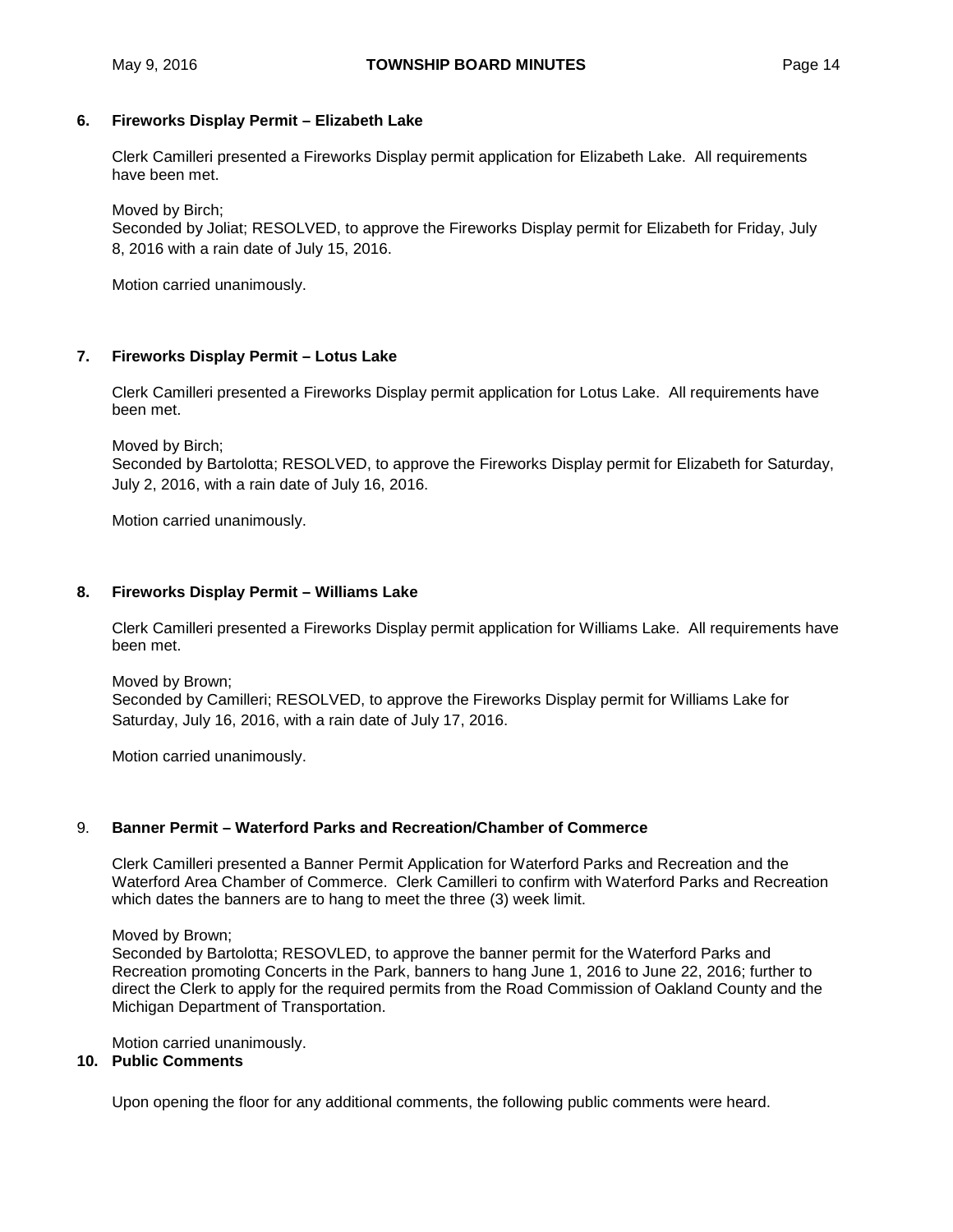Supervisor Wall read the following memo from Waterford Business Owner, Bob Redner, Motor City Steel LLC.

I would like to compliment you and your staff at Waterford Township on the help and encouragement I am getting on a building project at 3565 Elizabeth Lake Road. This is a building I purchased a year ago to move a business to Waterford. Motor City Steel is a classic car restoration shop. They have been in business for 10 years and outgrew their building in Commerce.

My first contract at Waterford was with Larry Lockwood. Larry seemed to want to do everything he could to help us succeed. He was very helpful in guiding us through the site planning process. We are taking an old, underutilized building and are completely renovating it. The old office section was removed and replaced with a modern office/showroom. We have made the building very energy efficient with new insulation and lighting. Throughout this process everyone in the building department from Brent Gibson on down has been very helpful, always available to answer questions and offer guidance. This is a refreshing change from other building projects I have done in surrounding communities.

With these kind of people running Waterford, I see a positive future for the township.

- Supervisor Wall announced that the Earth Day totals were in and the Township collected 38 cu. Yard and the Waterford School district collected 9 cu. Yd. of waste. He indicated that they will move the 2017 Earth Day Clean Up to a Saturday to try and recruit more volunteers. Finally, he thanked his Executive Assistant, Shelly Robinson, for the work and preparation ensuring a successful Earth Day.
- Supervisor Wall mentioned the Oakland Press published a photo of Officer Matthew Reed taking the time to help a family of ducks cross Andersonville Road near Dixie Highway on Monday, May  $2^{nd}$ .
- Clerk Camilleri announced the Post Impressions Street Art Exhibition will be held on Saturday, September 10, 2016 at 10:00 a.m. Everyone is welcome to participate by submitting an application by Friday, July 1, 2016 along with the post fee. Applications are available in the Clerk's Office, Township Hall, 5200 Civic Center Drive, Waterford, Michigan 48329.
- Donna Wall announced that on Saturday, May 14, 2016, the National Association of Letter Carriers Food Drive will be holding their annual food drive. Residents may place non-perishable food well before your letter carrier's normal pick-up time.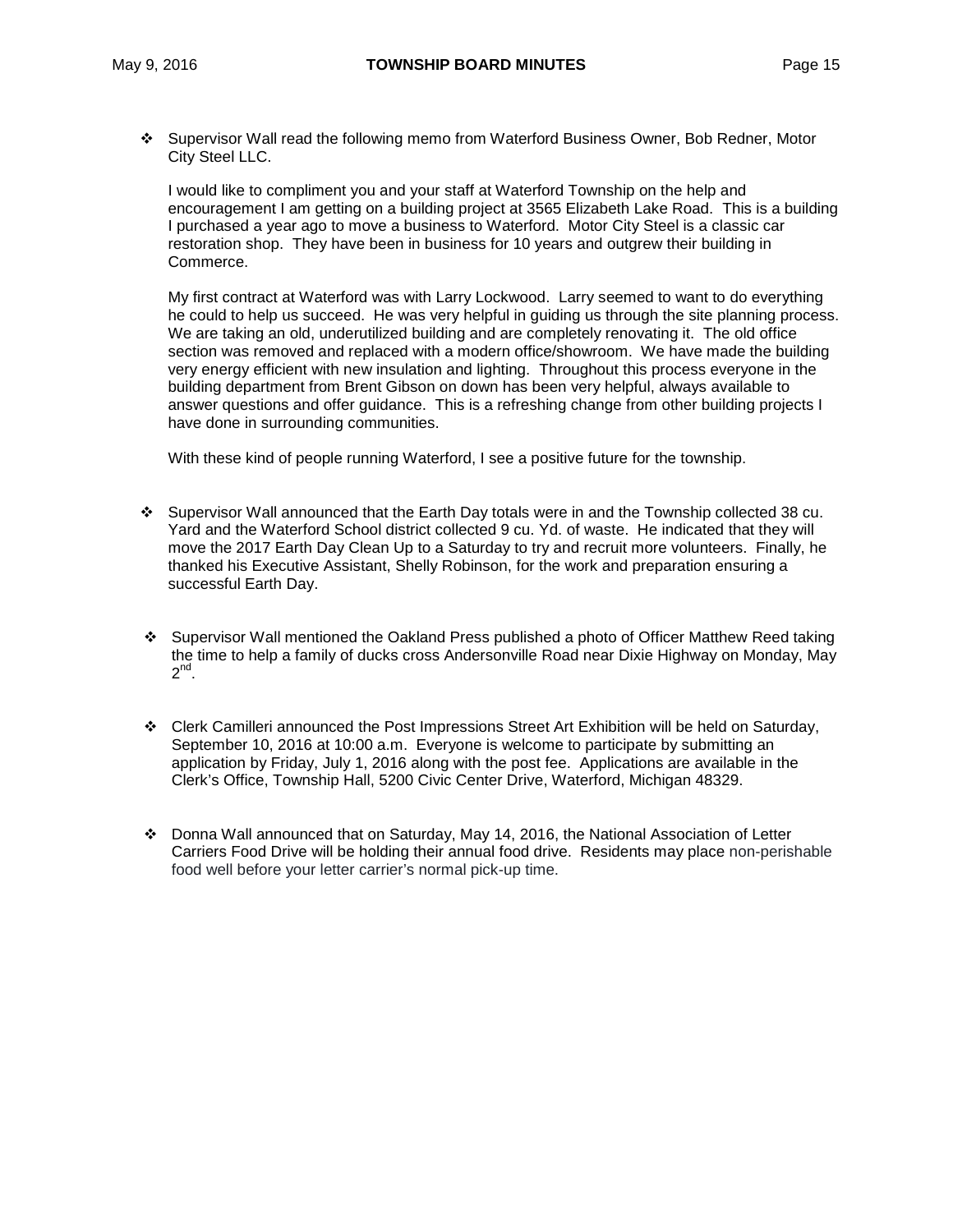# **ADJOURNMENT**

Moved by Camilleri; Seconded by Joliat; RESOLVED, to adjourn the meeting at 6:35 p.m.

Motion carried unanimously.

Sue Camilleri, Clerk

Gary Wall, Supervisor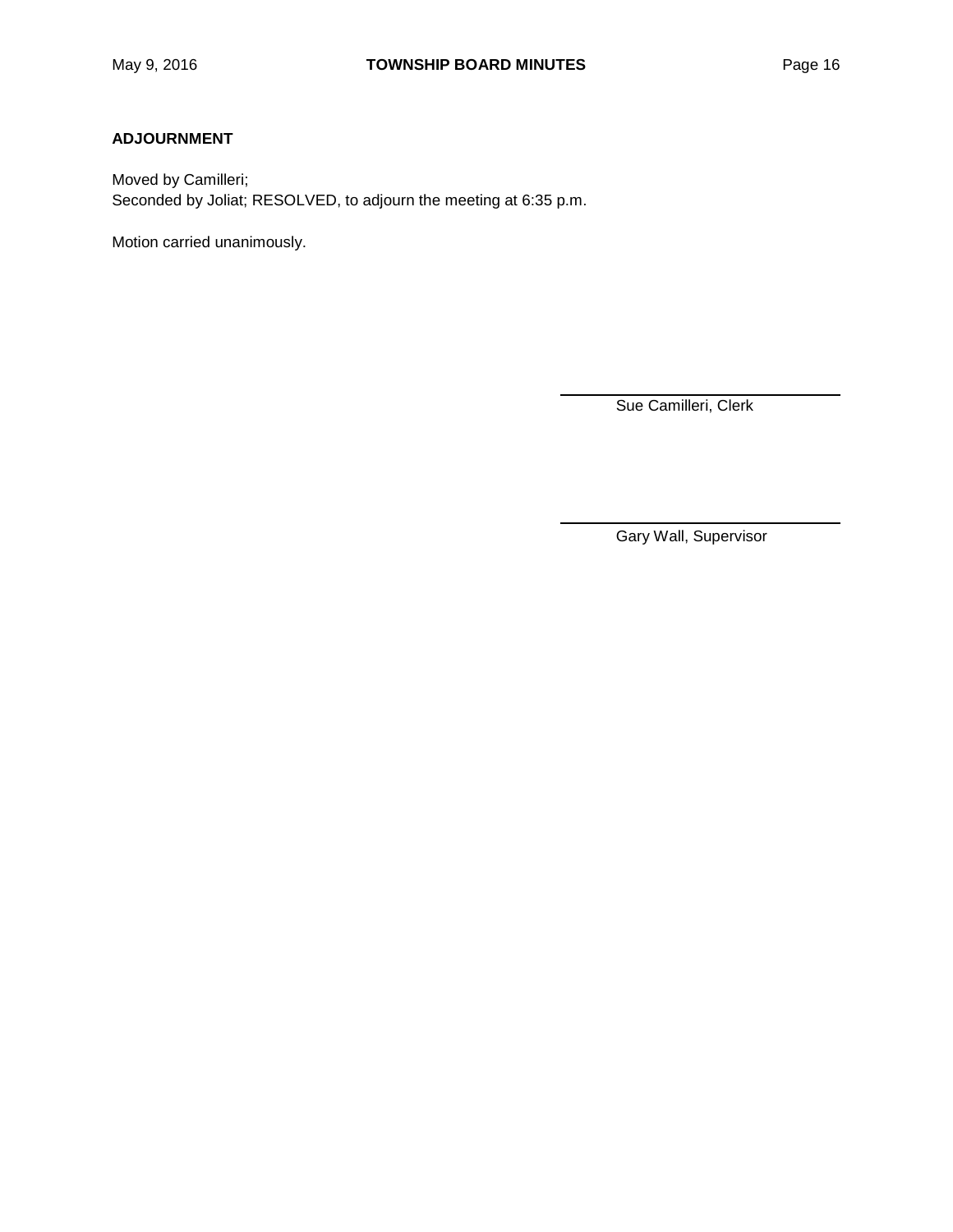#### 05/05/2016 10:20 | WATERFORD TOWNSHIP  $[{\small \texttt{AP} \texttt{CHECK} \texttt{RECONCLIATION REGISTER} }$

#### FOR CASH ACCOUNT: 70000 01000

 $\begin{minipage}{0.9\linewidth} \textbf{ULEAREN} \textbf{BATCH} \textbf{CLEAR} \textbf{DATE} \end{minipage}$ 

FOR: Uncleared

 $\begin{tabular}{lllll} \bf CHECK & \tt & \tt CHECK & \tt DATE & \tt YFPE & \tt & \tt VENDOR & \tt NAME \end{tabular}$ 

| 265642 05/09/2016 PRINTED 011015 TRACTION   |  |                                                            | 2,636.44  |
|---------------------------------------------|--|------------------------------------------------------------|-----------|
| 265643 05/09/2016 PRINTED 011021 ADI        |  |                                                            | 198.99    |
|                                             |  | 265644 05/09/2016 PRINTED 011730 ARROW PRINTING            | 1,682.06  |
|                                             |  | 265645 05/09/2016 PRINTED 013537 SCHMIDT, ISGRIGG, ANDERSO | 1,674.80  |
|                                             |  | 265646 05/09/2016 PRINTED 013666 APOLLO FIRE APPARATUS     | 475.40    |
|                                             |  | 265647 05/09/2016 PRINTED 013685 APPLIED IMAGING           | 648.18    |
|                                             |  | 265648 05/09/2016 PRINTED 013764 SANDRA ASPINALL           | 100.00    |
|                                             |  | 265649 05/09/2016 PRINTED 014474 ALCOHOL DRUG ADMINISTRATI | 420.00    |
|                                             |  | 265650 05/09/2016 PRINTED 021079 BAKER & TAYLOR BOOKS      | 1,133.47  |
|                                             |  | 265651 05/09/2016 PRINTED 023016 BATTERIES PLUS            | 139.65    |
|                                             |  | 265652 05/09/2016 PRINTED 023031 JOSEPH BASTIANELLI        | 70.00     |
|                                             |  | 265653 05/09/2016 PRINTED 023068 K & Q LAW, PC             | 60.00     |
|                                             |  | 265654 05/09/2016 PRINTED 023072 JUSTIN BARNETT            | 1,130.00  |
|                                             |  | 265655 05/09/2016 PRINTED 023073 ANDREA BADALUCCO          | 350.00    |
|                                             |  | 265656 05/09/2016 PRINTED 023587 HILLARIE F BOETTGER PLLC  | 300.00    |
|                                             |  | 265657 05/09/2016 PRINTED 023592 BOSTICK TRUCK CENTER LLC  | 11,000.00 |
|                                             |  | 265658 05/09/2016 PRINTED 023617 WILLIAM E BOLLE           | 2,100.00  |
|                                             |  | 265659 05/09/2016 PRINTED 023835 BUGS BEE GONE LLC PEST CO | 380.00    |
|                                             |  | 265660 05/09/2016 PRINTED 023849 JEFFREY BUEHNER           | 600.00    |
|                                             |  | 265661 05/09/2016 PRINTED 023872 BUSSARD APPL PARTS INC    | 24.00     |
|                                             |  | 265662 05/09/2016 PRINTED 032157 DAN WOOD PLUMBING & HEATI | 9.60      |
|                                             |  | 265663 05/09/2016 PRINTED 041192 CDW GOVERNMENT INC        | 1,551.61  |
|                                             |  | 265664 05/09/2016 PRINTED 041460 CLYDES FRAME & WHEEL SERV | 2,462.63  |
|                                             |  | 265665 05/09/2016 PRINTED 041840 CUMMINS-ALLISON CORP      | 44.78     |
|                                             |  | 265666 05/09/2016 PRINTED 041915 CW'S TOWING INC           | 50.00     |
|                                             |  | 265667 05/09/2016 PRINTED 043381 CITY OF PONTIAC           | 1,413.87  |
|                                             |  | 265668 05/09/2016 PRINTED 043388 CITY OF NOVI              | 300.00    |
|                                             |  | 265669 05/09/2016 PRINTED 043498 CLARKSTON AUTOBODY II INC | 4,000.00  |
|                                             |  | 265670 05/09/2016 PRINTED 043604 CONTRACTORS CONNECTION    | 1,371.30  |
|                                             |  | 265671 05/09/2016 PRINTED 051216 DETROIT NEWSPAPER PARTNER | 854.80    |
|                                             |  | 265672 05/09/2016 PRINTED 051605 DOUGS TREE CARE SERV INC  | 800.00    |
| 265673 05/09/2016 PRINTED 053230 DEMCO INC  |  |                                                            | 129.15    |
|                                             |  | 265674 05/09/2016 PRINTED 053269 DETROIT WILBERT VAULT COR | 580.00    |
|                                             |  | 265675 05/09/2016 PRINTED 053580 DOORS OF PONTIAC          | 595.00    |
|                                             |  | 265676 05/09/2016 PRINTED 063004 EAGLE GRAPHICS AND DESIGN | 150.00    |
|                                             |  | 265677 05/09/2016 PRINTED 063181 MICHAEL J EBERLE          | 1,017.00  |
|                                             |  | 265678 05/09/2016 PRINTED 074905 ROCHELLE ROBINSON         | 57.15     |
|                                             |  | 265679 05/09/2016 PRINTED 081015 F&M MECHANICAL SERVICES L | 542.00    |
|                                             |  | 265680 05/09/2016 PRINTED 081360 INSTRUMENT & VALVE SERVIC | 3,320.79  |
|                                             |  | 265681 05/09/2016 PRINTED 083373 FIRESTONE TIRE & SERV CTR | 218.20    |
|                                             |  | 265682 05/09/2016 PRINTED 083407 FIRE SERVICE MANAGEMENT   | 856.00    |
|                                             |  | 265683 05/09/2016 PRINTED 093026 RICHARD GALAT             | 600.00    |
|                                             |  | 265684 05/09/2016 PRINTED 093451 GLOBAL OFFICE SOLUTIONS   | 2,995.38  |
|                                             |  | 265685 05/09/2016 PRINTED 093565 GOODYEAR AUTO SERV CTR    | 3,397.80  |
| 265686 05/09/2016 PRINTED 093705 GRAINGER   |  |                                                            | 92.91     |
| 265687 05/09/2016 PRINTED 101950 HYDRO CORP |  |                                                            | 2,947.00  |
|                                             |  | 265688 05/09/2016 PRINTED 103018 DERWOOD HAINES            | 600.00    |
|                                             |  | 265689 05/09/2016 PRINTED 103031 HALT FIRE INC             | 434.97    |
|                                             |  | 265690 05/09/2016 PRINTED 103060 HARWOOD TUXEDO & UNIFORMS | 855.20    |
|                                             |  | 265691 05/09/2016 PRINTED 103561 RANDY HODGES              | 150.00    |
|                                             |  | 265692 05/09/2016 PRINTED 103582 HOFFMAN ELECTRIC INC      | 1,680.00  |
|                                             |  | 265693 05/09/2016 PRINTED 103584 JOHN H HOLMES             | 1,125.00  |
|                                             |  |                                                            |           |
|                                             |  |                                                            |           |

 $\begin{array}{ccc} \mid & \mathbf{P} & \mathbf{I} \end{array}$  $|apchkrcn$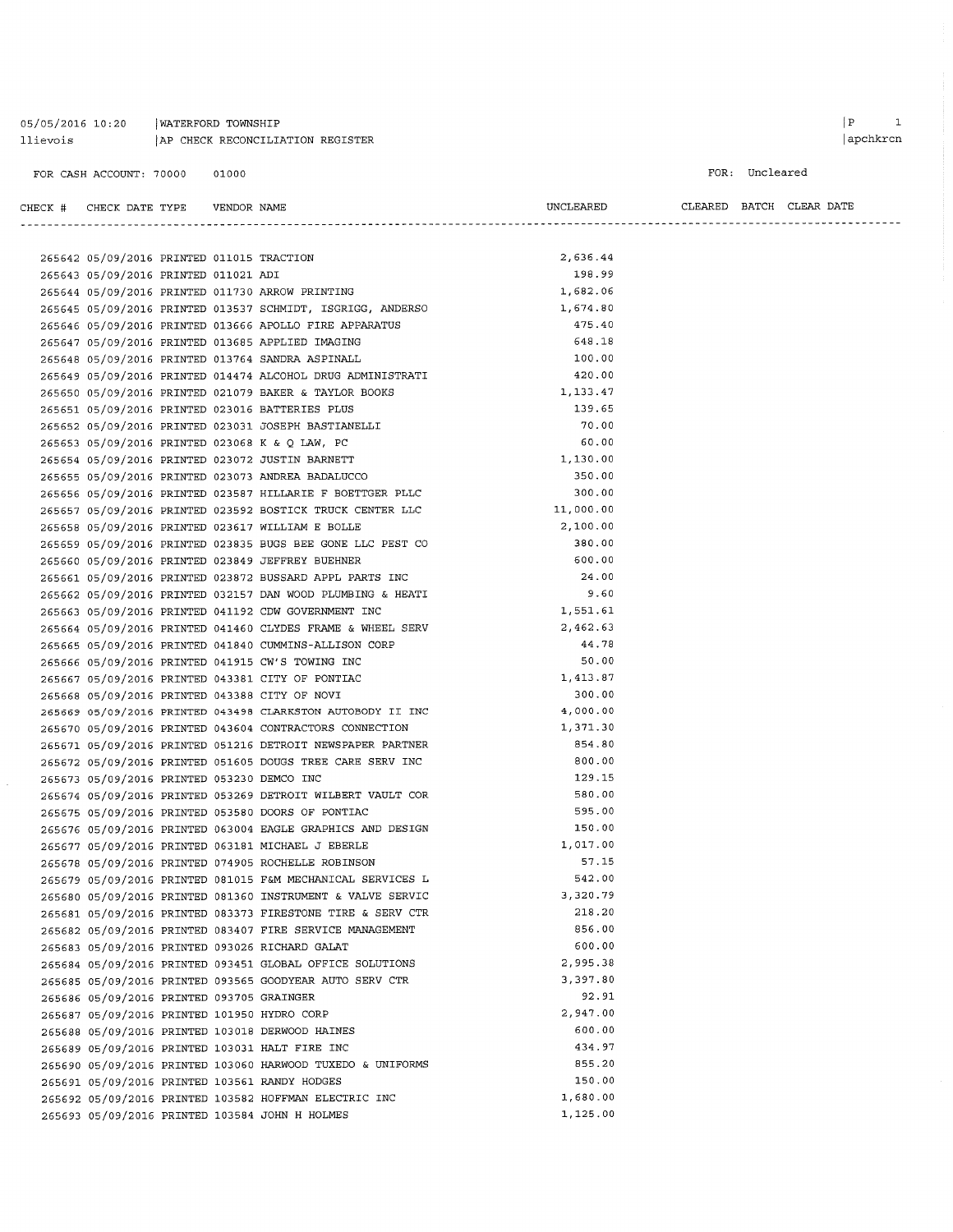# 05/05/2016 10:20 | WATERFORD TOWNSHIP llievois | AP CHECK RECONCILIATION REGISTER

#### FOR CASH ACCOUNT: 70000 01000

FOR: Uncleared

| CHECK # CHECK DATE TYPE                       | VENDOR NAME |                                                            | UNCLEARED  |  | CLEARED BATCH CLEAR DATE |
|-----------------------------------------------|-------------|------------------------------------------------------------|------------|--|--------------------------|
|                                               |             |                                                            |            |  |                          |
|                                               |             | 265694 05/09/2016 PRINTED 103600 RED HOLMAN PONTIAC GMC    | 124,017.00 |  |                          |
| 265695 05/09/2016 PRINTED 111023 ICC          |             |                                                            | 710.32     |  |                          |
|                                               |             | 265696 05/09/2016 PRINTED 113177 IDEAS FOR YOU             | 189.47     |  |                          |
|                                               |             | 265697 05/09/2016 PRINTED 113491 IMPRESSIVE PRINTING & PRO | 310.04     |  |                          |
|                                               |             | 265698 05/09/2016 PRINTED 113542 INGRAM LIBRARY SERVICES   | 264.79     |  |                          |
|                                               |             | 265699 05/09/2016 PRINTED 113599 INTERNATIONAL SOCIETY OF  | 125.00     |  |                          |
|                                               |             | 265700 05/09/2016 PRINTED 121570 JOHNSON & ANDERSON INC    | 3,066.00   |  |                          |
|                                               |             | 265701 05/09/2016 PRINTED 123585 CHARESA JOHNSON           | 300.00     |  |                          |
|                                               |             | 265702 05/09/2016 PRINTED 143019 MARSHA KOSMATKA           | 300.00     |  |                          |
| 265703 05/09/2016 PRINTED 153240 LESLIE TIRE  |             |                                                            | 217.50     |  |                          |
|                                               |             | 265704 05/09/2016 PRINTED 153367 THE LIBRARY NETWORK       | 11,659.71  |  |                          |
|                                               |             | 265705 05/09/2016 PRINTED 153400 LIQUI-FORCE SERVICES INC  | 30,422.23  |  |                          |
|                                               |             | 265706 05/09/2016 PRINTED 161014 MI MUNICIPAL RISK MGMNT   | 16,988.88  |  |                          |
|                                               |             | 265707 05/09/2016 PRINTED 163088 MASTER RADIATOR SERV INC  | 125.00     |  |                          |
|                                               |             | 265708 05/09/2016 PRINTED 163095 MAZZA AUTO PARTS INC      | 1,030.26   |  |                          |
|                                               |             | 265709 05/09/2016 PRINTED 163139 DEBORAH H MCKELVY         | 300.00     |  |                          |
|                                               |             | 265710 05/09/2016 PRINTED 163231 MEGGITT TRAINING SYSTEMS  | 2,813.02   |  |                          |
|                                               |             | 265711 05/09/2016 PRINTED 163371 MICHIGAN COURT SERV INC   | 134.00     |  |                          |
|                                               |             | 265712 05/09/2016 PRINTED 163491 MIDWEST GRAPHICS & AWARDS | 1,795.00   |  |                          |
|                                               |             | 265713 05/09/2016 PRINTED 174431 STATE OF MICHIGAN         | 67.25      |  |                          |
|                                               |             | 265714 05/09/2016 PRINTED 174431 STATE OF MICHIGAN         | 67.25      |  |                          |
|                                               |             | 265715 05/09/2016 PRINTED 174870 STATE OF MICHIGAN         | 29,299.35  |  |                          |
|                                               |             | 265716 05/09/2016 PRINTED 183269 SPRINT SOLUTIONS          | 1,141.00   |  |                          |
|                                               |             | 265717 05/09/2016 PRINTED 183952 NYE UNIFORM COMPANY       | 67.50      |  |                          |
|                                               |             | 265718 05/09/2016 PRINTED 191884 OVERHEAD DOOR WEST COMMER | 965.25     |  |                          |
|                                               |             |                                                            | 1,330.00   |  |                          |
| 265720 05/09/2016 PRINTED 193273 OFFICE DEPOT |             | 265719 05/09/2016 PRINTED 193007 AUBURN HILLS CAMPUS - OCC | 291.37     |  |                          |
|                                               |             | 265721 05/09/2016 PRINTED 193456 DOUGLAS K OLIVER          | 300.00     |  |                          |
|                                               |             | 265722 05/09/2016 PRINTED 204040 OAKLAND COUNTY            | 120.00     |  |                          |
|                                               |             | 265723 05/09/2016 PRINTED 204040 OAKLAND COUNTY            | 1,518.90   |  |                          |
|                                               |             | 265724 05/09/2016 PRINTED 204040 OAKLAND COUNTY            | 23,794.75  |  |                          |
|                                               |             | 265725 05/09/2016 PRINTED 204740 OAKLAND COUNTY SHERIFFS O | 60.00      |  |                          |
|                                               |             | 265726 05/09/2016 PRINTED 204860 ROAD COMMISSION FOR       | 79.93      |  |                          |
|                                               |             | 265727 05/09/2016 PRINTED 211220 MCLAREN OAKLAND           | 91.00      |  |                          |
|                                               |             | 265728 05/09/2016 PRINTED 213210 PERFORMANCE LINE TOOL CEN | 32.99      |  |                          |
|                                               |             | 265729 05/09/2016 PRINTED 213454 NANCY PLASTERER           | 300.00     |  |                          |
|                                               |             | 265730 05/09/2016 PRINTED 213566 COFFEE BREAK INC          | 65.75      |  |                          |
|                                               |             | 265731 05/09/2016 PRINTED 213584 PONTIAC MAILING SERVICE L | 350.96     |  |                          |
|                                               |             | 265732 05/09/2016 PRINTED 213763 PROFESSIONAL INSTANT PRIN | 387.00     |  |                          |
|                                               |             | 265733 05/09/2016 PRINTED 213839 PUBLIC AGENCY TRG COUNCIL | 2,399.00   |  |                          |
|                                               |             | 265734 05/09/2016 PRINTED 233839 QUALITY FIRST AID AND SAF | 428.15     |  |                          |
|                                               |             | 265735 05/09/2016 PRINTED 234472 BLOOM ROOFING SYSTEMS INC | 582.50     |  |                          |
|                                               |             | 265736 05/09/2016 PRINTED 241008 RKA PETROLEUM COMPANIES,  | 13,089.94  |  |                          |
|                                               |             | 265737 05/09/2016 PRINTED 243206 RECORDED BOOKS LLC        | 182.05     |  |                          |
| 265738 05/09/2016 PRINTED 243228 STELLA REYES |             |                                                            | 90.00      |  |                          |
|                                               |             | 265739 05/09/2016 PRINTED 243280 REEVES COMPANY            | 53.22      |  |                          |
|                                               |             | 265740 05/09/2016 PRINTED 251026 SLOAN AUTO WASH           | 40.00      |  |                          |
|                                               |             | 265741 05/09/2016 PRINTED 251110 S&B PLBG & SEWER SERV INC | 13,558.00  |  |                          |
| 265742 05/09/2016 PRINTED 251232 SEMCOG       |             |                                                            | 8,944.00   |  |                          |
|                                               |             | 265743 05/09/2016 PRINTED 251238 SERVICE HEATING & PLUMBIN | 3,410.77   |  |                          |
|                                               |             | 265744 05/09/2016 PRINTED 253129 SCHINDLER ELEVATOR CORP   | 3,118.32   |  |                          |
|                                               |             | 265745 05/09/2016 PRINTED 253179 SCHULTZ, INC.             | 336.95     |  |                          |
|                                               |             |                                                            |            |  |                          |

# $\begin{array}{ccc} \mid P & 2 \end{array}$

apchkrcn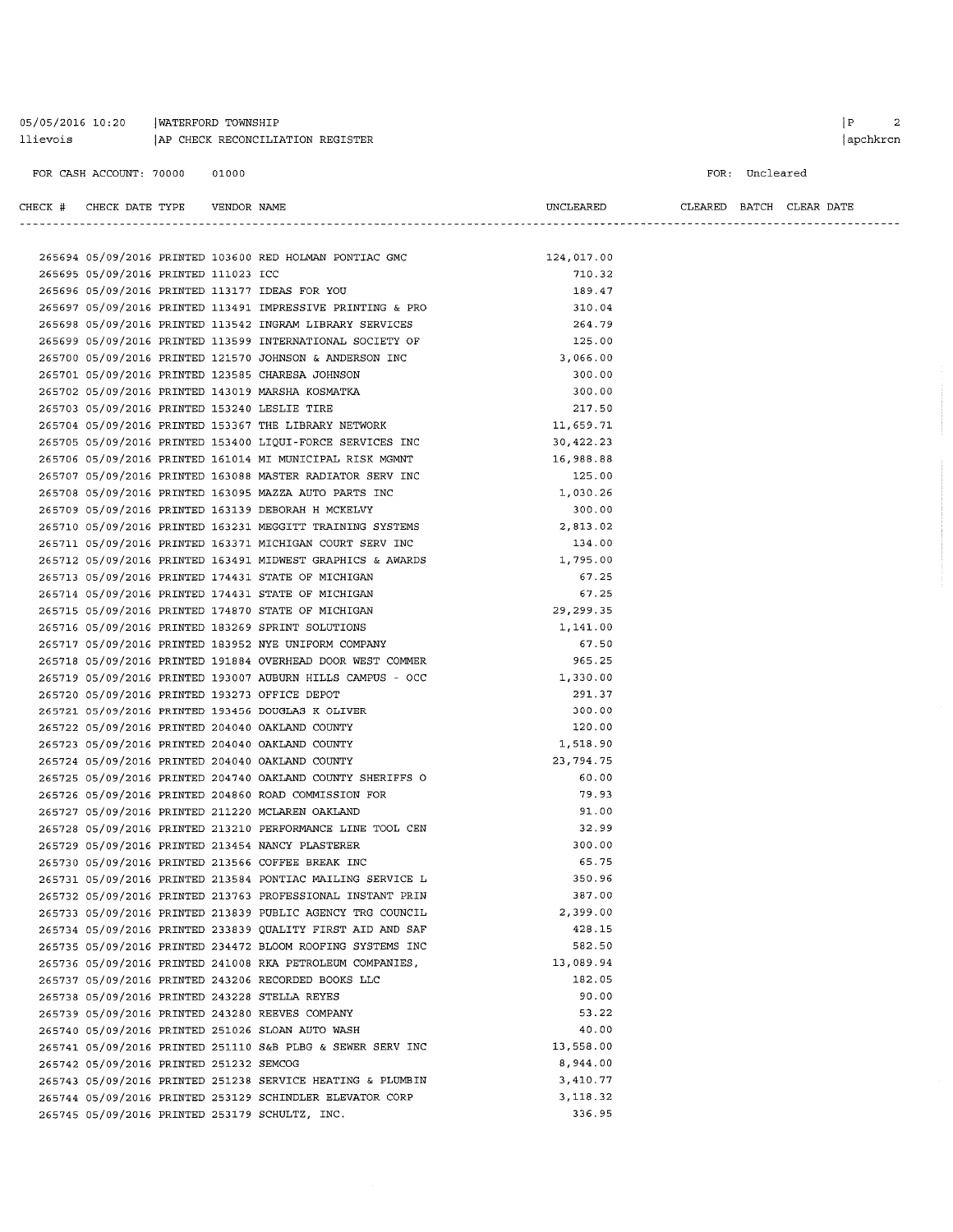|         | 05/05/2016 10:20<br><b>WATERFORD TOWNSHIP</b><br>llievois<br>AP CHECK RECONCILIATION REGISTER |  |             |                                                            |                  |         |                |                  |  |
|---------|-----------------------------------------------------------------------------------------------|--|-------------|------------------------------------------------------------|------------------|---------|----------------|------------------|--|
|         | FOR CASH ACCOUNT: 70000                                                                       |  | 01000       |                                                            |                  |         | FOR: Uncleared |                  |  |
| CHECK # | CHECK DATE TYPE                                                                               |  | VENDOR NAME | -------------------------                                  | <b>UNCLEARED</b> | CLEARED |                | BATCH CLEAR DATE |  |
|         |                                                                                               |  |             | 265746 05/09/2016 PRINTED 253359 DIANA SHKRELI             | 300.00           |         |                |                  |  |
|         |                                                                                               |  |             | 265747 05/09/2016 PRINTED 253512 SMART START MICHIGAN      | 460.00           |         |                |                  |  |
|         |                                                                                               |  |             | 265748 05/09/2016 PRINTED 253523 SMART DRAW SOFTWARE, LLC  | 300.00           |         |                |                  |  |
|         |                                                                                               |  |             | 265749 05/09/2016 PRINTED 253601 SOUTHEAST MICHIGAN REGION | 5,000.00         |         |                |                  |  |
|         |                                                                                               |  |             | 265750 05/09/2016 PRINTED 263006 TASER INTERNATIONAL       | 1,755.00         |         |                |                  |  |
|         |                                                                                               |  |             | 265751 05/09/2016 PRINTED 263602 TONY'S SHOE REPAIR        | 15.00            |         |                |                  |  |
|         | 265752 05/09/2016 PRINTED 271536 UPS STORE                                                    |  |             |                                                            | 231.90           |         |                |                  |  |
|         |                                                                                               |  |             | 265753 05/09/2016 PRINTED 273533 UNIFIRST CORP             | 792.76           |         |                |                  |  |
|         |                                                                                               |  |             | 265754 05/09/2016 PRINTED 273572 UNITEX DIRECT, INC        | 74.99            |         |                |                  |  |
|         |                                                                                               |  |             | 265755 05/09/2016 PRINTED 283243 AMERICAN MESSAGING        | 121.25           |         |                |                  |  |
|         |                                                                                               |  |             | 265756 05/09/2016 PRINTED 283247 VESCO OIL CORP            | 1,777.45         |         |                |                  |  |
|         |                                                                                               |  |             | 265757 05/09/2016 PRINTED 291365 PRAXAIR DISTRIBUTION INC  | 421.09           |         |                |                  |  |
|         |                                                                                               |  |             | 265758 05/09/2016 PRINTED 293245 NICKI L WEISBERGER        | 265.00           |         |                |                  |  |
|         |                                                                                               |  |             | 265759 05/09/2016 PRINTED 293311 ONE STOP SHOP             | 2,678.10         |         |                |                  |  |
|         | 265760 05/09/2016 PRINTED 343371 Z TECH                                                       |  |             |                                                            | 250.00           |         |                |                  |  |
|         |                                                                                               |  | 119 CHECKS  | CASH ACCOUNT TOTAL<br>we finds                             | 376,099.04       | .00     |                |                  |  |
|         |                                                                                               |  |             |                                                            |                  |         |                |                  |  |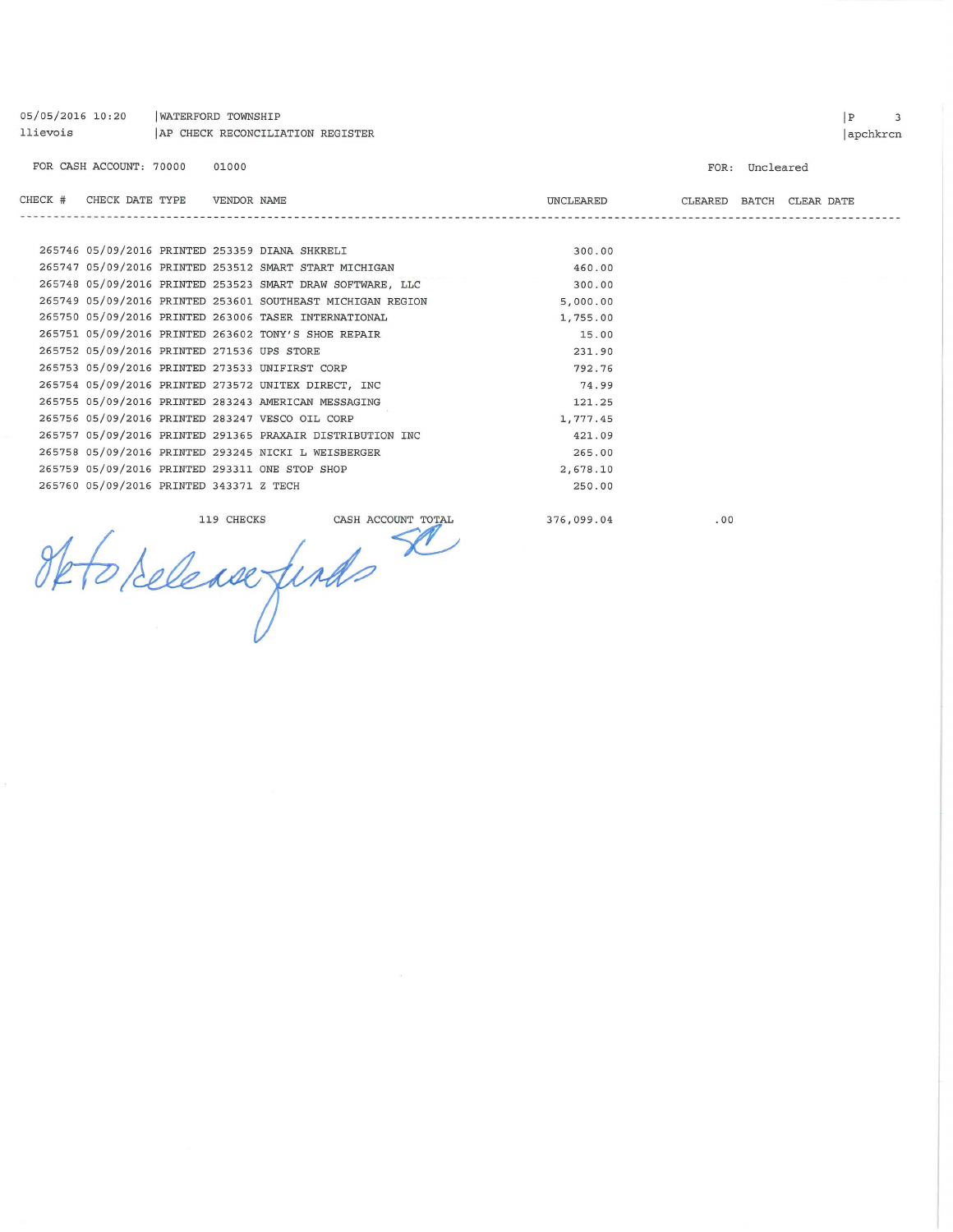$\gamma \cap \gamma \in$ 

AP CHECK RECONCILIATION REGISTER

| WATERFORD TOWNSHIP

 $2410s$  Marled<br>Copril 26 > M  $\overline{a}$  $\mathbf{1}$  $|p|$ apchkrcn

FOR CASH ACCOUNT: 70000 01000

05/05/2016 10:21

llievois

FOR: Uncleared

| CHECK # CHECK DATE TYPE    VENDOR NAME |  |                                                                                                           | UNCLEARED |  | CLEARED BATCH CLEAR DATE |
|----------------------------------------|--|-----------------------------------------------------------------------------------------------------------|-----------|--|--------------------------|
|                                        |  |                                                                                                           |           |  |                          |
|                                        |  | 265573 04/26/2016 PRINTED 011016 GREAT LAKES ACE HARDWARE                                                 | 258.28    |  |                          |
|                                        |  | 265574 04/26/2016 PRINTED 013800 AT&T LONG DISTANCE                                                       | 88.50     |  |                          |
|                                        |  | 265575 04/26/2016 PRINTED 021770 BSN SPORTS INC                                                           | 1,920.01  |  |                          |
|                                        |  | 265576 04/26/2016 PRINTED 023618 DAVID BORNEMAN LLC                                                       | 4,785.00  |  |                          |
|                                        |  | 265577 04/26/2016 PRINTED 023725 CITY ELECTRIC SUPPLY CO                                                  | 87.79     |  |                          |
|                                        |  | 265578 04/26/2016 PRINTED 043626 CONSUMERS ENERGY                                                         | 3,858.96  |  |                          |
|                                        |  | 265579 04/26/2016 PRINTED 043685 COMCAST CABLEVISION                                                      | 345.54    |  |                          |
|                                        |  | 265580 04/26/2016 PRINTED 051007 DTE ENERGY                                                               | 53,814.00 |  |                          |
|                                        |  | 265581 04/26/2016 PRINTED 053862 DU-ALL CLEANING, INC.                                                    | 4,833.33  |  |                          |
|                                        |  | 265582 04/26/2016 PRINTED 063181 MICHAEL J EBERLE                                                         | 2,029.00  |  |                          |
|                                        |  | 265583 04/26/2016 PRINTED 073136 SUSAN CAMILLERI                                                          | 432.10    |  |                          |
|                                        |  | 265584 04/26/2016 PRINTED 073456 MICHAEL KAZYAK                                                           | 25.00     |  |                          |
|                                        |  | 265585 04/26/2016 PRINTED 083452 SUBURBAN FORD OF WATERFOR                                                | 109.25    |  |                          |
|                                        |  | 265586 04/26/2016 PRINTED 083466 FLEX ADMINISTRATORS INC                                                  | 691.50    |  |                          |
|                                        |  | 265587 04/26/2016 PRINTED 083836 KENNETH E FUERST                                                         | 90.00     |  |                          |
|                                        |  | 265588 04/26/2016 PRINTED 103213 HOWARD HEITZEG                                                           | 90.00     |  |                          |
|                                        |  | 265589 04/26/2016 PRINTED 103252 KATHY HEPLER                                                             | 90.00     |  |                          |
|                                        |  | 265590 04/26/2016 PRINTED 163095 MAZZA AUTO PARTS INC                                                     | 109.03    |  |                          |
|                                        |  | 265591 04/26/2016 PRINTED 183052 NAPA AUTO PARTS                                                          | 965.70    |  |                          |
|                                        |  |                                                                                                           | 500.00    |  |                          |
|                                        |  | 265592 04/26/2016 PRINTED 204321 OAKLAND COUNTY YOUTH ASSI<br>265593 04/26/2016 PRINTED 213094 AL PAVLISH | 30.00     |  |                          |
|                                        |  | 265594 04/26/2016 PRINTED 213251 LAURA PETRUSHA                                                           | 60.00     |  |                          |
|                                        |  | 265595 04/26/2016 PRINTED 213395 BOB PIGGOT                                                               | 90.00     |  |                          |
| 265596 04/26/2016 PRINTED 213565 OCWRC |  |                                                                                                           | 242.90    |  |                          |
|                                        |  | 265597 04/26/2016 PRINTED 222321 CAROL STERHAN                                                            | 25.00     |  |                          |
|                                        |  | 265598 04/26/2016 PRINTED 227105 S. LEE KRENTZEN                                                          | 34.00     |  |                          |
|                                        |  | 265599 04/26/2016 PRINTED 227106 SHERI MUNRO                                                              | 250.00    |  |                          |
|                                        |  | 265600 04/26/2016 PRINTED 227107 JACQUELINE PHILLIPS                                                      | 15.00     |  |                          |
|                                        |  | 265601 04/26/2016 PRINTED 227108 JULIE SIMPSON                                                            | 132.00    |  |                          |
|                                        |  | 265602 04/26/2016 PRINTED 241008 RKA PETROLEUM COMPANIES,                                                 | 794.62    |  |                          |
|                                        |  | 265603 04/26/2016 PRINTED 251451 SLC METER SERVICE INC                                                    | 22.24     |  |                          |
|                                        |  | 265604 04/26/2016 PRINTED 253298 GLORIA SHERMAN                                                           | 350.00    |  |                          |
|                                        |  | 265605 04/26/2016 PRINTED 263772 TRENDSET COMMUNICATIONS G                                                | 4,195.18  |  |                          |
|                                        |  | 265606 04/26/2016 PRINTED 263776 TRACY'S KENPO KARATE                                                     | 615.00    |  |                          |
|                                        |  | 265607 04/26/2016 PRINTED 271016 US BANK EQUIPMENT FINANCE                                                | 204.76    |  |                          |
|                                        |  | 265608 04/26/2016 PRINTED 293016 WATERFORD AREA CHAMBER OF                                                | 175.00    |  |                          |
|                                        |  | 265609 04/26/2016 PRINTED 293051 WATERFORD COACHES ASSOCIA                                                | 75.00     |  |                          |
|                                        |  | 265610 04/26/2016 PRINTED 293426 STACY WILLIAMS                                                           | 60.56     |  |                          |
|                                        |  | 265611 04/26/2016 PRINTED 293564 WORLD STRIDES                                                            | 66.00     |  |                          |
|                                        |  | 265612 05/03/2016 PRINTED 032156 BRUCE ALLEN MAYVILLE                                                     | 100.00    |  |                          |
|                                        |  | 265613 05/03/2016 PRINTED 043381 CITY OF PONTIAC                                                          | 26,851.43 |  |                          |
|                                        |  | 265614 05/03/2016 PRINTED 043626 CONSUMERS ENERGY                                                         | 1,313.18  |  |                          |
|                                        |  | 265615 05/03/2016 PRINTED 043685 COMCAST CABLEVISION                                                      | 68.56     |  |                          |
|                                        |  | 265616 05/03/2016 PRINTED 044051 CONSUMERS LIFE INSURANCE                                                 | 4,086.78  |  |                          |
|                                        |  | 265617 05/03/2016 PRINTED 044220 CHASE CARD SERVICES                                                      | 6.31      |  |                          |
|                                        |  | 265618 05/03/2016 PRINTED 061450 ELECTION SYSTEMS & SOFTWA                                                | 171.65    |  |                          |
|                                        |  | 265619 05/03/2016 PRINTED 073157 HUGO CARDENAS JR                                                         | 64.47     |  |                          |
|                                        |  | 265620 05/03/2016 PRINTED 082273 52-3 DISTRICT COURT                                                      | 100.00    |  |                          |
|                                        |  | 265621 05/03/2016 PRINTED 082273 52-3 DISTRICT COURT                                                      | 300.00    |  |                          |
|                                        |  | 265622 05/03/2016 PRINTED 093040 JULIE SHADA GALVIN                                                       | 527.40    |  |                          |
|                                        |  | 265623 05/03/2016 PRINTED 103050 THE HARTFORD COMPANY                                                     | 228.00    |  |                          |
|                                        |  | 265624 05/03/2016 PRINTED 143239 ROSHUNDA RENEE KEELS                                                     | 150.00    |  |                          |